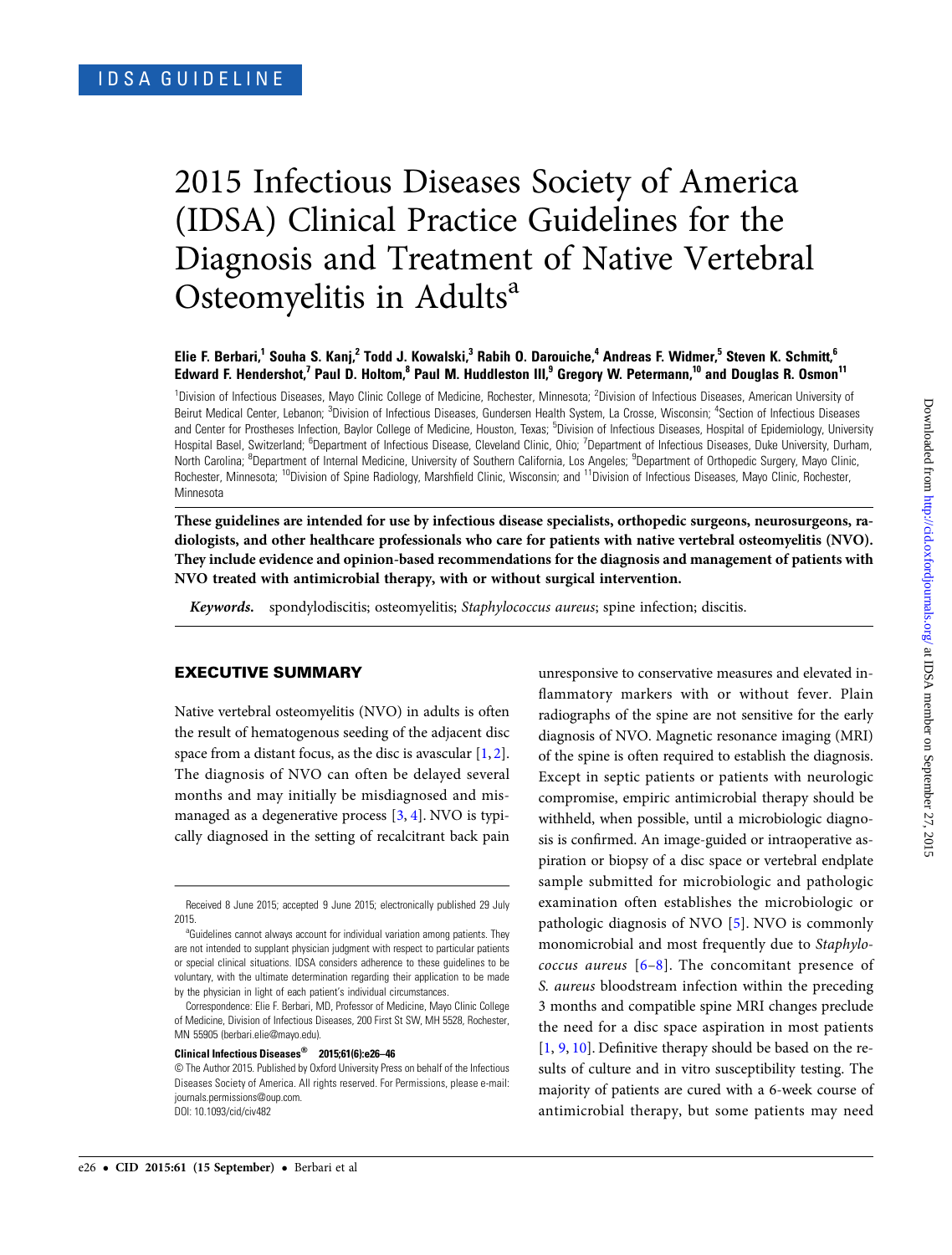surgical debridement and/or spinal stabilization during or after a course of antimicrobial therapy [[7](#page-17-0), [11](#page-17-0)–[13\]](#page-17-0). Indications for surgery may include the development of neurologic deficits or symptoms of spinal cord compression and evidence of progression or recurrence despite proper antimicrobial therapy [[6](#page-17-0)]. Most patients can be followed symptomatically and by monitoring laboratory parameters such as C-reactive protein (CRP) and erythrocyte sedimentation rate (ESR) [\[14\]](#page-17-0). Repeat imaging studies should be reserved for patients failing to show clinical and or laboratory improvement [\[15](#page-17-0), [16\]](#page-17-0).

Summarized below are the Infectious Diseases Society of America (IDSA) recommendations pertaining to the diagnosis and management of patients with NVO. The expert panel followed a process used in the development of other IDSA guidelines, which included a systematic weighting of the strength of recommendation and quality of evidence using the GRADE (Grading of Recommendations Assessment, Development and Evaluation) system [[17](#page-17-0)–[20](#page-17-0)] (Table [1\)](#page-2-0). A detailed description of the methods, background, and evidence summaries that support each of the recommendations can be found online in the full text of the guidelines.

# RECOMMENDATIONS FOR CLINICAL **DIAGNOSTICS**

#### I. When Should the Diagnosis of NVO Be Considered? Recommendations

- 1. Clinicians should suspect the diagnosis of NVO in patients with new or worsening back or neck pain and fever (strong, low).
- 2. Clinicians should suspect the diagnosis of NVO in patients with new or worsening back or neck pain and elevated ESR or CRP (strong, low).
- 3. Clinicians should suspect the diagnosis of NVO in patients with new or worsening back or neck pain and bloodstream infection or infective endocarditis (strong, low).
- 4. Clinicians may consider the diagnosis of NVO in patients who present with fever and new neurologic symptoms with or without back pain (weak, low).
- 5. Clinicians may consider the diagnosis of NVO in patients who present with new localized neck or back pain, following a recent episode of Staphylococcus aureus bloodstream infection (weak, low).

# II. What Is the Appropriate Diagnostic Evaluation of Patients With Suspected NVO?

#### Recommendations

6. We recommend performing a pertinent medical and motor/ sensory neurologic examination in patients with suspected NVO (strong, low).

- 7. We recommend obtaining bacterial (aerobic and anaerobic) blood cultures (2 sets) and baseline ESR and CRP in all patients with suspected NVO (strong, low).
- 8. We recommend a spine MRI in patients with suspected NVO (strong, low).
- 9. We suggest a combination spine gallium/Tc99 bone scan, or computed tomography scan or a positron emission tomography scan in patients with suspected NVO when MRI cannot be obtained (eg, implantable cardiac devices, cochlear implants, claustrophobia, or unavailability) (weak, low).
- 10. We recommend obtaining blood cultures and serologic tests for Brucella species in patients with subacute NVO residing in endemic areas for brucellosis (strong, low).
- 11. We suggest obtaining fungal blood cultures in patients with suspected NVO and at risk for fungal infection (epidemiologic risk or host risk factors) (weak, low).
- 12. We suggest performing a purified protein derivative (PPD) test or obtaining an interferon-γ release assay in patients with subacute NVO and at risk for Mycobacterium tuberculosis NVO (ie, originating or residing in endemic regions or having risk factors) (weak, low).
- 13. In patients with suspected NVO, evaluation by an infectious disease specialist and a spine surgeon may be considered (weak, low).

## III. When Should an Image-Guided Aspiration Biopsy or Additional Workup Be Performed in Patients With NVO? Recommendations

- 14. We recommend an image-guided aspiration biopsy in patients with suspected NVO (based on clinical, laboratory, and imaging studies) when a microbiologic diagnosis for a known associated organism (S. aureus, Staphylococcus lugdunensis, and Brucella species) has not been established by blood cultures or serologic tests (strong, low).
- 15. We advise against performing an image-guided aspiration biopsy in patients with S. aureus, S. lugdunensis, or Brucella species bloodstream infection suspected of having NVO based on clinical, laboratory, and imaging studies (strong, low).
- 16. We advise against performing an image-guided aspiration biopsy in patients with suspected subacute NVO (high endemic setting) and strongly positive Brucella serology (strong, low).

# IV. How Long Should Antimicrobial Therapy Be Withheld Prior to an Image-Guided Diagnostic Aspiration Biopsy in Patients With Suspected NVO?

#### Recommendations

17. In patients with neurologic compromise with or without impending sepsis or hemodynamic instability, we recommend immediate surgical intervention and initiation of empiric antimicrobial therapy (strong, low).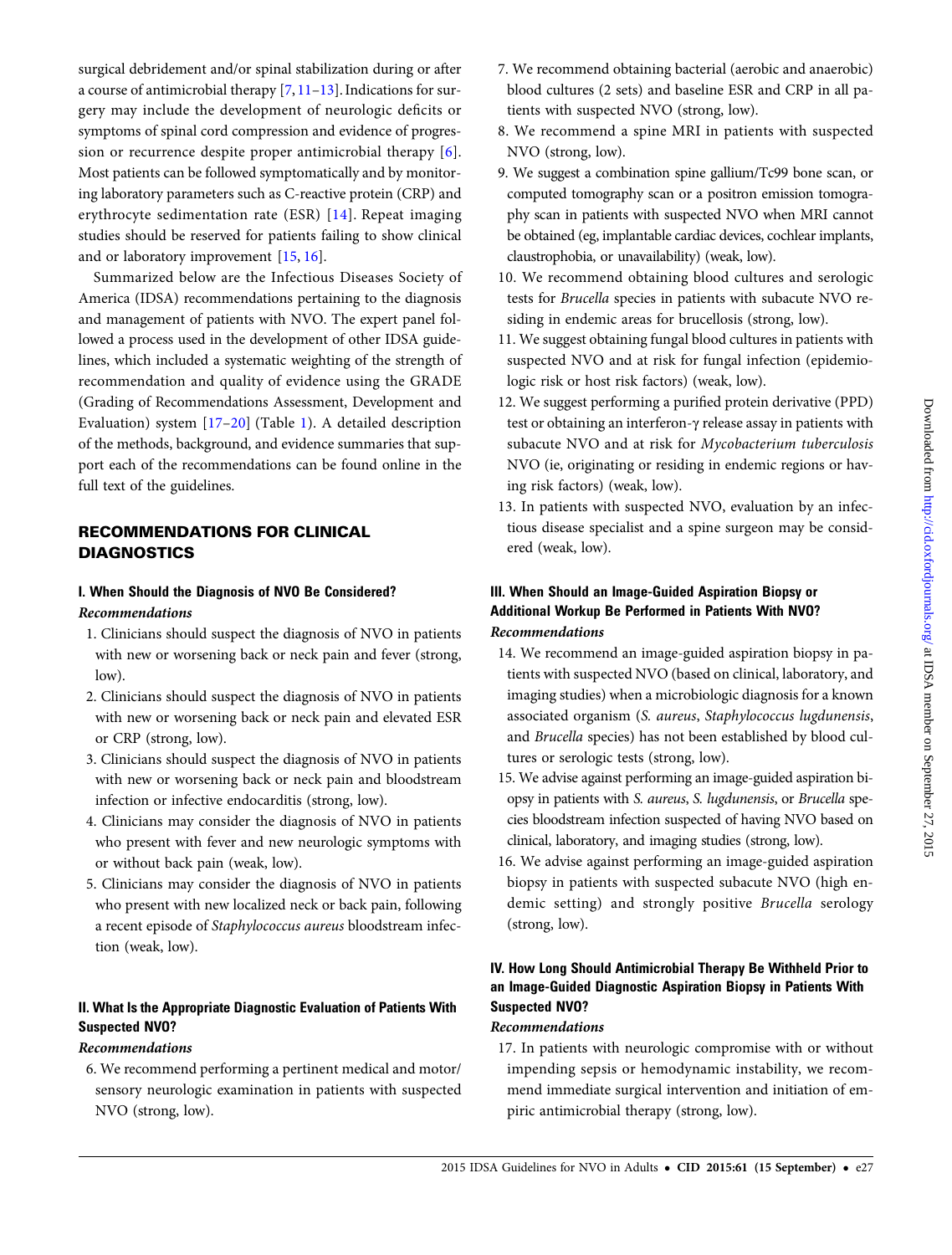| Strength of<br>Recommendation and<br>Quality of Evidence                        | Clarity of Balance Between<br>Desirable and Undesirable<br><b>Effects</b>                                                                                        | Methodological Quality of<br>Supporting Evidence (Examples)                                                                                                                                            | Implications                                                                                                                                                                                                                                            |
|---------------------------------------------------------------------------------|------------------------------------------------------------------------------------------------------------------------------------------------------------------|--------------------------------------------------------------------------------------------------------------------------------------------------------------------------------------------------------|---------------------------------------------------------------------------------------------------------------------------------------------------------------------------------------------------------------------------------------------------------|
| Strong recommendation,<br>high-quality evidence                                 | Desirable effects clearly<br>outweigh undesirable<br>effects, or vice versa                                                                                      | Consistent evidence from well-<br>performed<br>RCTs or exceptionally strong<br>evidence from unbiased<br>observational studies                                                                         | Recommendation can apply to most<br>patients in most circumstances.<br>Further research is unlikely to change<br>our confidence in the estimate of<br>effect.                                                                                           |
| Strong recommendation,<br>moderate-quality<br>evidence                          | Desirable effects clearly<br>outweigh undesirable<br>effects, or vice versa                                                                                      | Evidence from RCTs with important<br>limitations (inconsistent results,<br>methodological flaws, indirect, or<br>imprecise) or exceptionally strong<br>evidence from unbiased<br>observational studies | Recommendation can apply to most<br>patients in most circumstances.<br>Further research (if performed) is<br>likely to have an important impact on<br>our confidence in the estimate of<br>effect and may change the estimate.                          |
| Strong recommendation,<br>low-quality quality<br>evidence                       | Desirable effects clearly<br>outweigh undesirable<br>effects, or vice versa                                                                                      | Evidence for at least 1 critical<br>outcome from observational<br>studies, RCTs with serious flaws<br>or indirect evidence                                                                             | Recommendation may change when<br>higher-quality evidence becomes<br>available. Further research (if<br>performed) is likely to have an<br>important impact on our confidence<br>in the estimate of effect and is likely<br>to change the estimate.     |
| Strong recommendation,<br>very-low-quality evidence<br>(very rarely applicable) | Desirable effects clearly<br>outweigh undesirable<br>effects, or vice versa                                                                                      | Evidence for at least 1 critical<br>outcome from unsystematic<br>clinical observations or very<br>indirect evidence                                                                                    | Recommendation may change when<br>higher-quality evidence becomes<br>available; any estimate of effect for at<br>least 1 critical outcome is very<br>uncertain.                                                                                         |
| Weak recommendation,<br>high-quality evidence                                   | Desirable effects closely<br>balanced with undesirable<br>effects                                                                                                | Consistent evidence from well-<br>performed<br>RCTs or exceptionally strong<br>evidence from unbiased<br>observational studies                                                                         | The best action may differ depending<br>on circumstances or patients or<br>societal values. Further research is<br>unlikely to change our confidence in<br>the estimate of effect.                                                                      |
| Weak recommendation,<br>moderate-quality<br>evidence                            | Desirable effects closely<br>balanced with undesirable<br>effects                                                                                                | Evidence from RCTs with important<br>limitations (inconsistent results,<br>methodological flaws, indirect, or<br>imprecise) or exceptionally strong<br>evidence from unbiased<br>observational studies | Alternative approaches likely to be<br>better for some patients under some<br>circumstances. Further research (if<br>performed) is likely to have an<br>important impact on our confidence<br>in the estimate of effect and may<br>change the estimate. |
| Weak recommendation,<br>low-quality evidence                                    | Uncertainty in the estimates of<br>desirable effects, harms, and<br>burden; desirable effects,<br>harms, and burden may be<br>closely balanced                   | Evidence for at least 1 critical<br>outcome from observational<br>studies or from RCTs with serious<br>flaws or indirect evidence                                                                      | Other alternatives may be equally<br>reasonable. Further research is very<br>likely to have an important impact on<br>our confidence in the estimate of<br>effect and is likely to change the<br>estimate.                                              |
| Weak recommendation.<br>very low-quality evidence                               | Major uncertainty in the<br>estimates of desirable<br>effects, harms, and burden;<br>desirable effects may or may<br>not be balanced with<br>undesirable effects | Evidence for at least 1 critical<br>outcome from unsystematic<br>clinical observations or very<br>indirect evidence                                                                                    | Other alternatives may be equally<br>reasonable. Any estimate of effect,<br>for at least 1 critical outcome, is very<br>uncertain.                                                                                                                      |

#### <span id="page-2-0"></span>Table 1. Strength of Recommendations and Quality of the Evidence

Abbreviation: RCT, randomized controlled trial.

## V. When Is It Appropriate to Send Fungal, Mycobacterial, or Brucellar Cultures or Other Specialized Testing Following an Image-Guided Aspiration Biopsy in Patients With Suspected NVO? Recommendations

18. We suggest the addition of fungal, mycobacterial, or brucellar cultures on image-guided biopsy and aspiration specimens in patients with suspected NVO if epidemiologic, host risk factors, or characteristic radiologic clues are present (weak, low).

19. We suggest the addition of fungal and mycobacterial cultures and bacterial nucleic acid amplification testing to appropriately stored specimens if aerobic and anaerobic bacterial cultures reveal no growth in patients with suspected NVO (weak, low).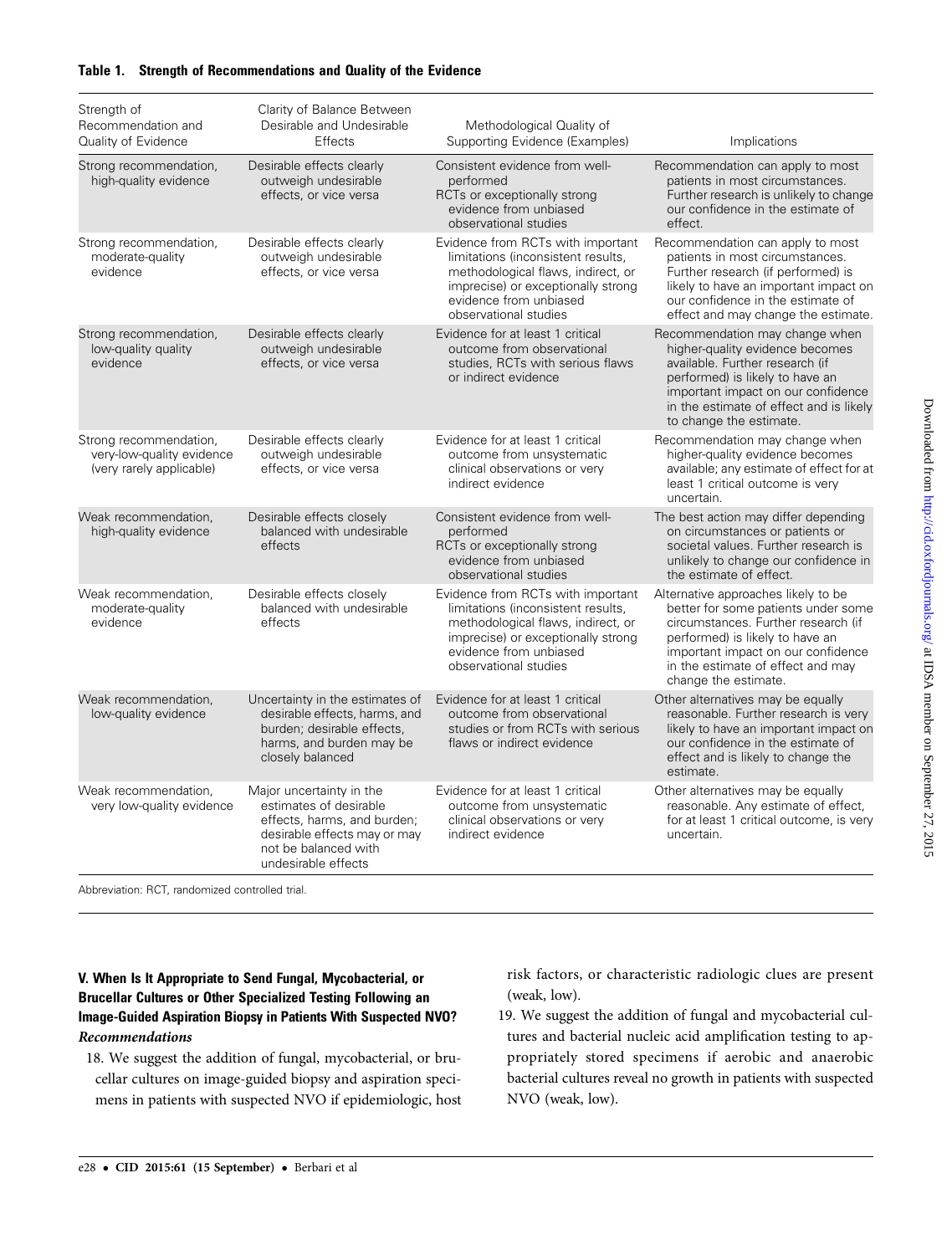# VI. When Is It Appropriate to Send the Specimens for Pathologic Examination Following an Image-Guided Aspiration Biopsy in Patients With Suspected NVO?

## Recommendation

20. If adequate tissue can be safely obtained, pathologic specimens should be sent from all patients to help confirm a diagnosis of NVO and guide further diagnostic testing, especially in the setting of negative cultures (strong, low).

# VII. What Is the Preferred Next Step in Patients With Nondiagnostic Image-Guided Aspiration Biopsy and Suspected NVO?

# Recommendations

- 21. In the absence of concomitant bloodstream infection, we recommend obtaining a second aspiration biopsy in patients with suspected NVO in whom the original image-guided aspiration biopsy specimen grew a skin contaminant (coagulase-negative staphylococci [except S. lugdunensis], Propionibacterium species, or diphtheroids) (strong, low).
- 22. In patients with a nondiagnostic first image-guided aspiration biopsy and suspected NVO, further testing should be done to exclude difficult-to-grow organisms (eg, anaerobes, fungi, Brucella species, or mycobacteria) (strong, low).
- 23. In patients with suspected NVO and a nondiagnostic imageguided aspiration biopsy and laboratory workup, we suggest either repeating a second image-guided aspiration biopsy, performing percutaneous endoscopic discectomy and drainage (PEDD), or proceeding with an open excisional biopsy (weak, low).

# RECOMMENDATIONS FOR CLINICAL THERAPY

# VIII. When Should Empiric Antimicrobial Therapy Be Started in Patients With NVO?

## Recommendations

- 24. In patients with normal and stable neurologic examination and stable hemodynamics, we suggest holding empiric antimicrobial therapy until a microbiologic diagnosis is established (weak, low).
- 25. In patients with hemodynamic instability, sepsis, septic shock, or severe or progressive neurologic symptoms, we suggest the initiation of empiric antimicrobial therapy in conjunction with an attempt at establishing a microbiologic diagnosis (weak, low).

# IX. What Is the Optimal Duration of Antimicrobial Therapy in Patients With NVO?

## Recommendations

- 26. We recommend a total duration of 6 weeks of parenteral or highly bioavailable oral antimicrobial therapy for most patients with bacterial NVO (strong, low).
- 27. We recommend a total duration of 3 months of antimicrobial therapy for most patients with NVO due to Brucella species (strong, moderate).

# X. What Are the Indications for a Surgical Intervention in Patients With NVO?

#### Recommendations

- 28. We recommend surgical intervention in patients with progressive neurologic deficits, progressive deformity, and spinal instability with or without pain despite adequate antimicrobial therapy (strong, low).
- 29. We suggest surgical debridement with or without stabilization in patients with persistent or recurrent bloodstream infection (without alternative source) or worsening pain despite appropriate medical therapy (weak, low).
- 30. We advise against surgical debridement and/or stabilization in patients who have worsening bony imaging findings at 4–6 weeks in the setting of improvement in clinical symptoms, physical examination, and inflammatory markers (weak, low).

# RECOMMENDATIONS FOR CLINICAL FOLLOW-UP

# XI. How Should Failure of Therapy Be Defined in Treated Patients With NVO?

## Recommendation

31. We suggest that persistent pain, residual neurologic deficits, elevated markers of systemic inflammation, or radiographic findings alone do not necessarily signify treatment failure in treated NVO patients (weak, low).

#### XII. What Is the Role of Systemic Inflammatory Markers and MRI in the Follow-up of Treated Patients With NVO? Recommendations

- 32. We suggest monitoring systemic inflammatory markers (ESR and or CRP) in patients with NVO after approximately 4 weeks of antimicrobial therapy, in conjunction with a clinical assessment (weak, low).
- 33. We recommend against routinely ordering follow-up MRI in patients with NVO in whom a favorable clinical and laboratory response to antimicrobial therapy was observed (strong, low).
- 34. We suggest performing a follow-up MRI to assess evolutionary changes of the epidural and paraspinal soft tissues in patients with NVO who are judged to have a poor clinical response to therapy (weak, low).

# XIII. How Do You Approach a Patient With NVO and Suspected Treatment Failure?

- 35. In patients with NVO and suspected treatment failure, we suggest obtaining markers of systemic inflammation (ESR and CRP). Unchanged or increasing values after 4 weeks of treatment should increase suspicion for treatment failure (weak, low).
- 36. We recommend obtaining a follow-up MRI with emphasis on evolutionary changes in the paraspinal and epidural soft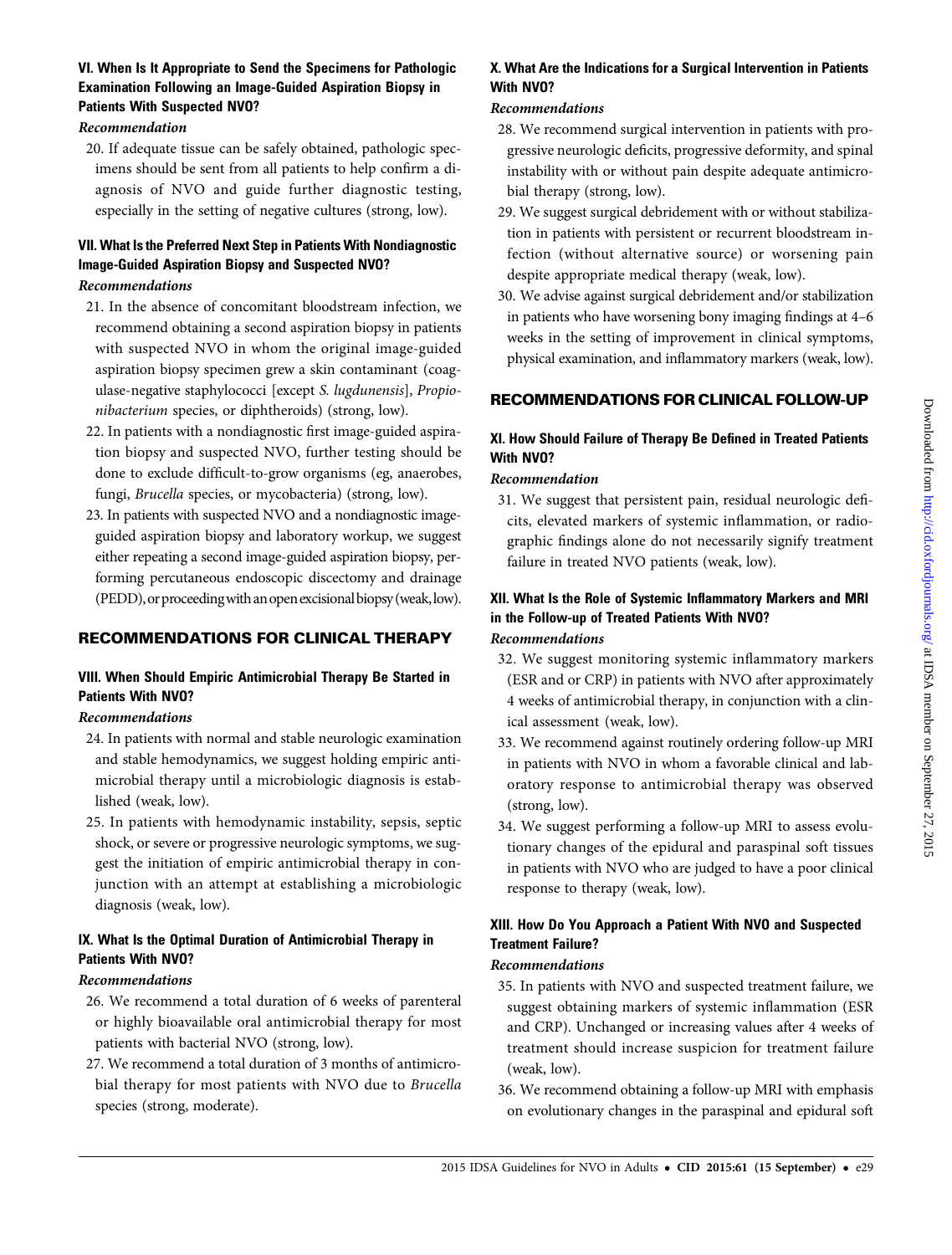tissue findings in patients with NVO and suspected treatment failure (strong, low).

- 37. In patients with NVO and clinical and radiographic evidence of treatment failure, we suggest obtaining additional tissue samples for microbiologic (bacteria, fungal, and mycobacterial) and histopathologic examination, either by imageguided aspiration biopsy or through surgical sampling (weak, very low).
- 38. In patients with NVO and clinical and radiographic evidence of treatment failure, we suggest consultation with a spine surgeon and an infectious disease physician (weak, very low).

#### INTRODUCTION

The incidence of NVO varies by country, age of the population studied, and whether endemic infections are included. In one study from France, the overall incidence of NVO was 2.4 per 100 000. The incidence increased with age to reach 6.5 per 100 000 in patients 50–70 years of age [\[21\]](#page-17-0). Although rare, NVO is the most common form of hematogenous osteomyelitis in patients aged >50 years and represents 3%–5% of all cases of osteomyelitis [\[8\]](#page-17-0). An increase in the incidence of NVO has been attributed to an increase in susceptible patients such as intravenous drug users, individuals undergoing hemodialysis, and immunocompromised hosts.

The diagnosis of NVO may be difficult and requires many different modalities including serologic, radiographic, and microbiologic diagnostic tests. For the purpose of these guidelines, the term "image-guided aspiration biopsy" epitomizes a needle aspiration, typically from disc space, performed either under computed tomographic (CT) or fluoroscopic guidance. The aspiration biopsy typically incorporates 2 specimens: aspiration fluid and a tissue sample. The management of NVO necessitates a prolonged course of intravenous and or oral antimicrobial therapy as well as surgical debridement in almost 50% of patients [[6](#page-17-0)]. Many questions pertaining to the optimal diagnostic strategies and management of patients with NVO remain unanswered. The primary focus of these guidelines will be to provide evidence-based guidelines, and, if that is not possible, consensus statements that address current controversies in the diagnosis and management of patients with NVO. An exhaustive review of the pathophysiology of NVO is not within the scope of these guidelines. Interested readers are encouraged to review selected references [\[1,](#page-17-0) [22,](#page-17-0) [23\]](#page-17-0). For the purpose of the guidelines, the following terms will be used: bacterial NVO, brucellar NVO, fungal NVO, or mycobacterial NVO, with bacterial NVO denominating infections due to common bacterial infections (eg, staphylococci, aerobic gram-negatives, streptococci, and anaerobes). The other terms are self-explanatory. In many instances, the panel has made recommendations based on expert opinion only, realizing that the amount of data to support a specific recommendation is limited. The panel acknowledges that there are diverse practice patterns that seem to be equally effective in the management of NVO. However, an essential advantage of this specific therapeutic approach is the strong collaboration between all involved medical and surgical specialists (eg, orthopedic surgeons, radiologists, neurosurgeons, infectious disease specialists, pain specialists). It is anticipated that adoption of these guidelines may help reduce morbidity, mortality, and the costs associated with the management of NVO. The panel acknowledges that not all medical institutions will have the adequate resources to implement all of the recommendations in these guidelines. Proper referral may be needed. The panel elected not to address patients with spinal implant–associated infections, patients with postprocedure infections, and patients with epidural abscess without associated NVO. The management of these entities may differ from the management of patients with NVO. These topics can be addressed in future guidelines. The panel addressed the following 13 clinical questions:

(I) When should the diagnosis of NVO be considered?

(II) What is the appropriate diagnostic evaluation of patients with suspected NVO?

(III) When should an image-guided aspiration biopsy or additional workup be performed in patients with NVO?

(IV) How long should antimicrobial therapy be withheld prior to an image-guided diagnostic aspiration biopsy in patients with suspected NVO?

(V) When is it appropriate to send fungal, mycobacterial, or brucellar cultures or other specialized testing following an image-guided aspiration biopsy in patients with suspected NVO?

(VI) When is it appropriate to send the specimens for pathologic examination following an image-guided aspiration biopsy in patients with suspected NVO?

(VII) What is the preferred next step in patients with nondiagnostic image-guided aspiration biopsy and suspected NVO?

(VIII) When should empiric antimicrobial therapy be started in patients with NVO?

(IX) What is the optimal duration of antimicrobial therapy in patients with NVO?

(X) What are the indications for a surgical intervention in patients with NVO?

(XI) How should failure of therapy be defined in treated patients with NVO?

(XII) What is the role of systemic inflammatory markers and MRI in the follow-up of treated patients with NVO?

(XIII) How do you approach a patient with NVO and suspected treatment failure?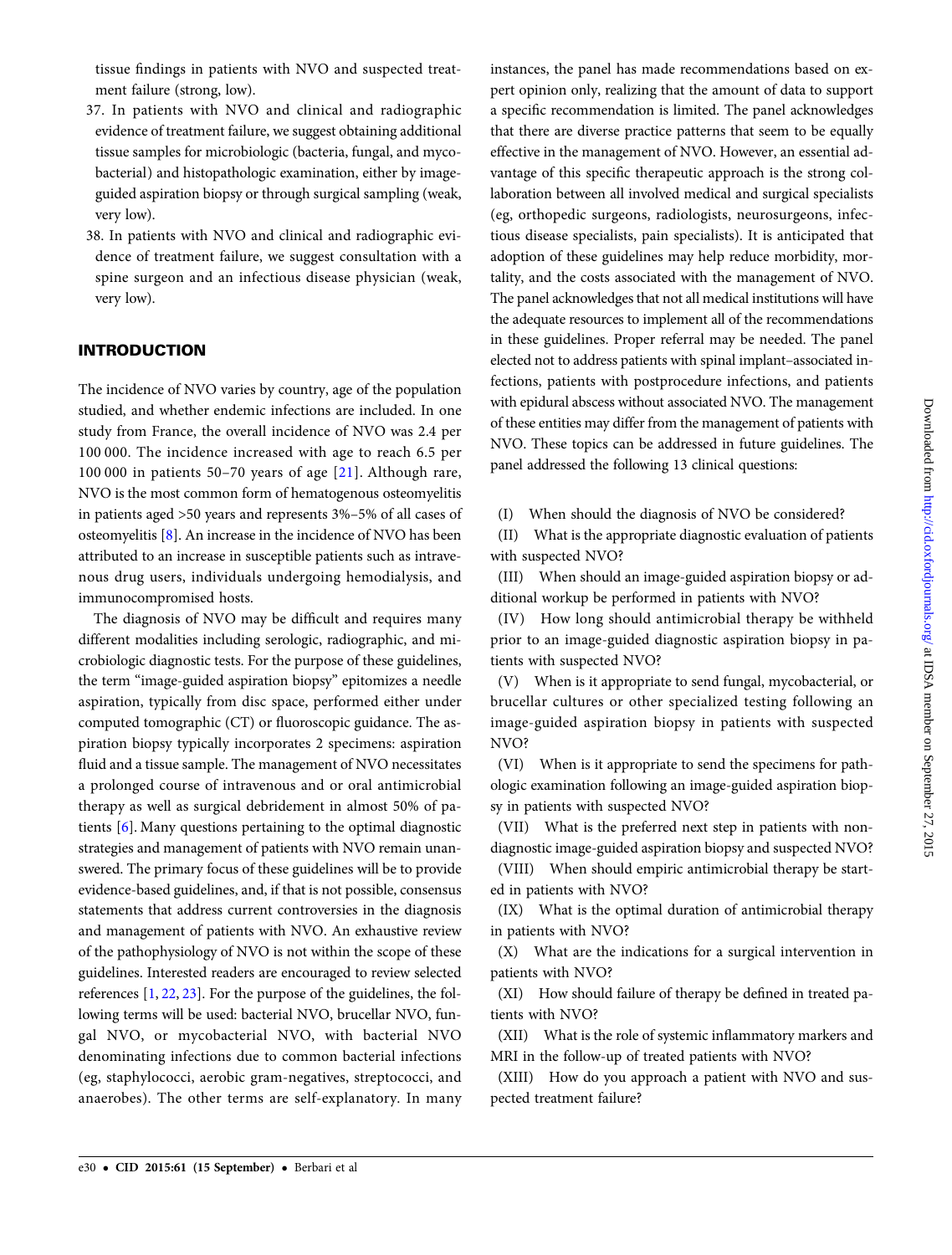#### PRACTICE GUIDELINES

Practice guidelines are systematically developed statements to assist practitioners and patients in making decisions about appropriate healthcare delivery for specific clinical circumstances [\[24](#page-17-0)]. Attributes of high-quality guidelines include validity, reliability, reproducibility, clinical applicability, clinical flexibility, clarity, multidisciplinary process, review of evidence, and documentation [[24](#page-17-0)].

## **METHODOLOGY**

#### Panel Composition

We convened a panel of 11 experts, including specialists in infectious diseases, spine orthopedic surgery, and neuroradiology. The panel included physicians affiliated with an academic institution, and physicians who are mainly clinicians. One is a spine orthopedic surgeon and 1 is a neuroradiologist. Among the 11 panel members, 9 are from the United States, 1 is from Europe, and 1 is from the Middle East.

#### Literature Review and Analysis

In accordance with the IDSA format, the panel identified 13 clinical questions to address and assigned 3 different groups in charge of drafting responses to the questions identified, divided into the Diagnosis, Management, and Follow-up sections of the guidelines. Panel members thoroughly reviewed the literature pertinent to each of the questions using PubMed/Medline, Cochrane Library, Elton B. Stephens Company, CINAHL (Cumulative Index to Nursing and Allied Health Literature), Google Scholar, the National Guidelines Clearinghouse, ClinicalTrials.gov, references in published articles, pertinent websites, textbooks, and abstracts of original research and review articles in any language on NVO.

The search looked at publications from 1970 to December 2014 to find articles that assessed NVO using the following keywords: vertebral osteomyelitis, pyogenic, infectious, discitis, spondylodiscitis, spinal infection, epidural abscess, diagnostic, therapy, aspiration, antimicrobial therapy, MRI, treatment, empiric antimicrobial therapy, and surgical intervention.

#### Process Overview

In creating the guidelines, the panel followed the newly created Grading of Recommendations Assessment, Development and Evaluation (GRADE) system recommended by IDSA. This included systematically weighing the quality of the available evidence and grading our recommendations. To evaluate evidence, the panel followed a process consistent with other IDSA guidelines, including a systematic weighing of the quality of the evidence and the grade of recommendation. High-quality evidence does not necessarily lead to strong

recommendations; conversely, strong recommendations can arise from low-quality evidence if one can be confident that the desired benefits clearly outweigh the undesirable consequences. The main advantages of the GRADE approaches are the detailed and explicit criteria for grading the quality of evidence and the transparent process for making recommendations [[17](#page-17-0)–[20](#page-17-0)] (Table [1](#page-2-0)). This system requires that the assigned strength of a recommendation be either "strong" or "weak." The main criterion for assigning a "strong" recommendation is that the potential benefits clearly outweigh the potential risks. The panel chair reviewed all the recommendation grading and then worked with the panel to achieve consensus via regular teleconference and email communications.

#### Consensus Development Based on Evidence

The panel members met in person twice, during the 2010 and 2012 IDSA annual meetings, and participated in 9 teleconferences. The chair presented a preliminary version of the guidelines in 2012 and sought feedback via email from the panel. All panel members participated in the preparation of the clinical questions and writing for the draft guidelines, which were then collated, revised and disseminated for review to the entire panel. The guidelines were reviewed and endorsed by the European Society for Microbiology and Infectious Diseases, Musculoskeletal Infection Society, American Society of Spine Radiology, and Radiologic Spine Society. We also sought and received extensive feedback from several external reviewers, and the guideline manuscript was reviewed and approved by the IDSA Standards and Practice Guidelines Committee (SPGC) and by the IDSA Board of Directors (Steven Schmidt recused himself from Board approval as he was a member of the guideline panel).

#### Guidelines and Conflicts of Interest

All members of the expert panel complied with the IDSA policy regarding conflicts of interest, which requires disclosure of any financial or other interests that might be construed as constituting an actual, potential, or apparent conflict. Members of the expert panel were provided a conflicts of interest disclosure statement from IDSA and were asked to identify ties to companies developing products that might be affected by promulgation of the guidelines. The statement requested information regarding employment, consultancies, stock ownership, honoraria, research funding, expert testimony, and membership on company advisory committees. The panel was instructed to make decisions on a case-by-case basis as to whether an individual's role should be limited as a result of a conflict, but no limiting conflicts were identified.

#### Revision Dates

At annual intervals, the panel chair, the liaison advisor, and the chair of the SPGC will determine the need for revisions of the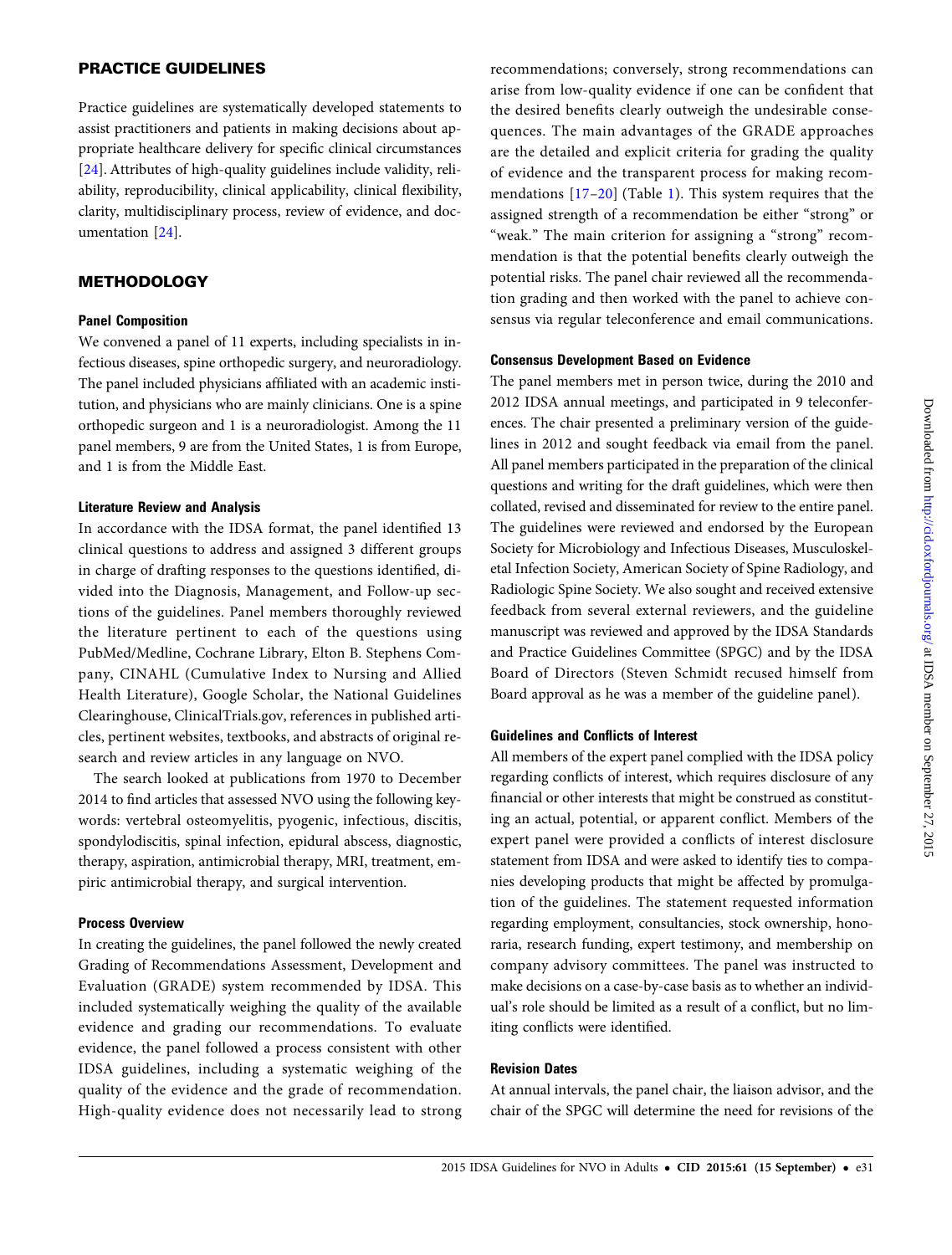updated guidelines based on an examination of current literature. If necessary, the entire panel will reconvene to discuss potential changes. When appropriate, the panel will recommend full revision of the guidelines to the IDSA SPGC and the Board for review and approval.

# RECOMMENDATIONS FOR CLINICAL **DIAGNOSTICS**

# I. When Should the Diagnosis of NVO Be Considered?

# Recommendations

- 1. Clinicians should suspect the diagnosis of NVO in patients with new or worsening back or neck pain and fever (strong, low).
- 2. Clinicians should suspect the diagnosis of NVO in patients with new or worsening back or neck pain and elevated ESR or CRP (strong, low).
- 3. Clinicians should suspect the diagnosis of NVO in patients with new or worsening back or neck pain and bloodstream infection or infective endocarditis (strong, low).
- 4. Clinicians may consider the diagnosis of NVO in patients who present with fever and new neurologic symptoms with or without back pain (weak, low).
- 5. Clinicians may consider the diagnosis of NVO in patients who present with new localized neck or back pain, following a recent episode of Staphylococcus aureus bloodstream infection (weak, low).

#### Evidence Summary

NVO is a serious condition and if the diagnosis is delayed, it may lead to permanent spinal cord injury or septicemia. Because idiopathic back or neck pain are extremely common symptoms, the diagnosis of rare, albeit serious conditions such as infection or malignancy of the spine is often delayed. In one study, the average time to diagnosis was 2–4 months [\[25](#page-17-0)]. In another study, 34% of 101 patients with NVO were initially misdiagnosed [\[26](#page-17-0)]. The diagnosis can also be delayed in paraplegic patients [\[27](#page-17-0)]. Patients who are elderly, immunocompromised, or active intravenous drug abusers (IVDAs), have indwelling central catheters, or have undergone recent instru-mentation are most at risk for bacterial NVO [\[28](#page-17-0), [29\]](#page-17-0). Mycobacterium tuberculosis and Brucella species should be considered in areas of high endemicity [\[30\]](#page-17-0). Mycobacterium avium complex NVO should be considered in human immunodeficiency virus-infected patients presenting with back pain in the setting of immune reconstitution following initiation of antiretroviral therapy. The diagnosis of NVO is straightforward when patients present with focal acute back pain and fever. In this circumstance, imaging studies can lead to an accurate and definitive diagnosis. However, fever is only present in up to 45% of patients with bacterial NVO. Fever is rarely present in patients

with mycobacterial, brucellar, or fungal NVO and may be masked in patients taking analgesics with antipyretic effects [\[31](#page-18-0)–[35](#page-18-0)]. In patients with insidious chronic back pain or in patients with paraplegia, the diagnosis can be overlooked due to other, more common causes of back or neck pain. The pain is typically localized to the infected disc space area and is exacerbated by physical activity or percussion to the affected area. Pain may radiate to the abdomen, hip, leg, scrotum, groin, or perineum [[36\]](#page-18-0). Paravertebral muscle tenderness and spasm, and limitation of spine movement, are the predominant physical examination findings. In a series of 253 patients with bacterial NVO, 43% had epidural or paravertebral extension [\[6\]](#page-17-0). Spinal cord or nerve root compression and meningitis may occur. Neurologic signs and symptoms are more commonly encountered in patients with cervical or thoracic involvement.

An elevated ESR or CRP result in patients with back pain, though not specific, has a sensitivity that can range from 94% to 100% [[37](#page-18-0), [38](#page-18-0)]. These inflammatory markers are often used to rule out the presence of an infection or a malignancy in patients with protracted back pain. Up to 40% of patients with NVO have a normal white blood cell (WBC) count [\[37](#page-18-0)]. Screening for multiple myeloma with an serum protein electrophoresis may be warranted, if the original workup including an image-guided biopsy remains inconclusive.

A history of back pain or radicular symptoms should be elicited in patients with a history of or concomitant Staphylococcus aureus bloodstream infection in the previous year [\[1,](#page-17-0) [9](#page-17-0), [10](#page-17-0)]. A careful examination and percussion of the spine is warranted [\[37](#page-18-0)]. Patients with concomitant back pain and S. aureus bloodstream infection should be further investigated with an imaging study to rule out the presence of NVO or paraspinal abscess.

# II. What Is the Appropriate Diagnostic Evaluation of Patients With Suspected NVO?

- 6. We recommend performing a pertinent medical and motor/ sensory neurologic examination in patients with suspected NVO (strong, low).
- 7. We recommend obtaining bacterial (aerobic and anaerobic) blood cultures (2 sets) and baseline ESR and CRP in all patients with suspected NVO (strong, low).
- 8. We recommend a spine MRI in patients with suspected NVO (strong, low).
- 9. We suggest a combination spine gallium /Tc99 bone scan, or computed tomography scan or a positron emission tomography scan in patients with suspected NVO when MRI cannot be obtained (eg, implantable cardiac devices, cochlear implants, claustrophobia, or unavailability) (weak, low).
- 10. We recommend obtaining blood cultures and serologic tests for Brucella species in patients with subacute cases of NVO residing in endemic areas for brucellosis (strong, low).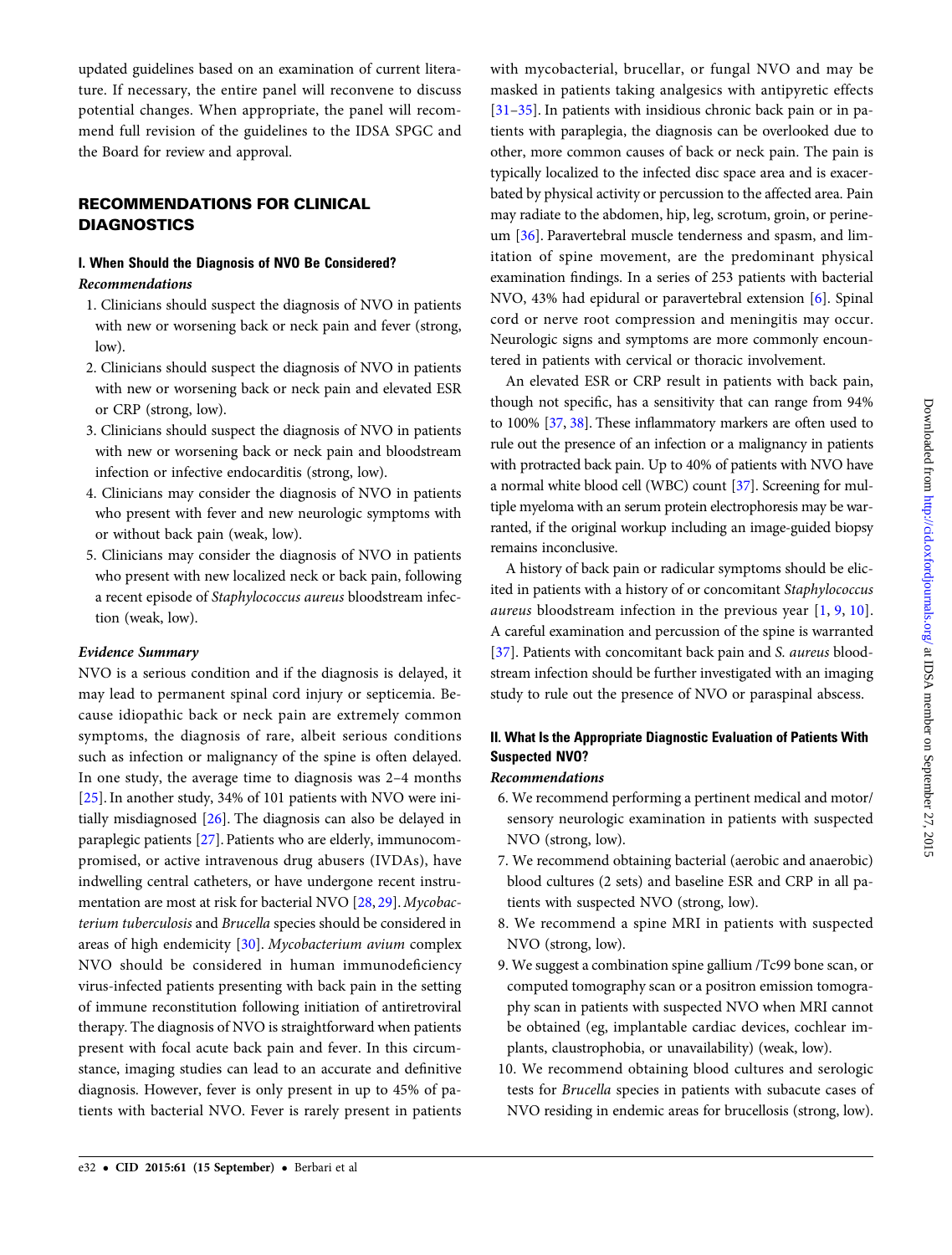- 11. We suggest obtaining fungal blood cultures in patients with suspected NVO and at risk for fungal infection (epidemiologic risk or host risk factors) (weak, low).
- 12. We suggest performing a PPD test or obtaining an interferon-γ release assay in patients with subacute NVO and at risk for Mycobacterium tuberculosis NVO (ie, originating or residing in endemic regions or having risk factors) (weak, low).
- 13. In patients with suspected NVO, evaluation by an infectious disease specialist and a spine surgeon may be considered (weak, low).

#### Evidence Summary

Medical and neurologic history and examinations should be performed on all patients with suspected NVO, including looking for signs of potential entry sources of hematogenous seeding. Pertinent history should focus on prior use of antimicrobials and prior surgical procedures, as well as history of urinary tract infection, bloodstream infection, skin or soft tissue infection, and intravenous drug use. An appropriate neurologic and medical examination should include an assessment of a motor and sensory function, including assessment for intestinal and urinary incontinence as well as signs and symptoms of infective endocarditis. It takes 3–6 weeks after the onset of symptoms for bone destruction to be evident on plain roentgenography. MRI, when feasible, should be the first diagnostic imaging of choice in patients with suspected NVO [[39](#page-18-0)– [41](#page-18-0)].MRI of the spine has a sensitivity of 97%, specificity of 93%, and an accuracy of 94% in diagnosing NVO [[41,](#page-18-0) [42](#page-18-0)]. The inability to distinguish the margins between the disc space and adjacent vertebral marrow on T1-weighted images associated with increased signal intensity from the disc and the adjacent involved marrow on T2-weighted images is the hallmark of bacterial NVO. In tuberculous or brucellar NVO, T1-weighted sequences appear to be more sensitive than T2-weighted sequences in demonstrating the inflammatory processes in the vertebral bodies [[43](#page-18-0)]. Extension of the infectious process to the paravertebral space causing an epidural abscess or a paravertebral abscess is best seen on the gadolinium with diethylenetriaminepentacetate (Gd-DTPA)–enhanced MRI. Gd-DTPA enhancement may be the first sign of an acute inflammatory process and is used to enhance specificity [\[39\]](#page-18-0). MRI can also differentiate NVO from more common degenerative, traumatic, or neoplastic diseases. A repeat examination may be warranted within 1–3 weeks if the initial imaging study fails to show typical features of NVO [\[44\]](#page-18-0).

In patients with implantable devices or severe claustrophobia, in whom MRI cannot be performed, a combination spine gallium/Tc99 bone scan can be performed. Gallium 67 (Ga67) is a group III b transition metal that is analogous to iron. It binds to lactoferrin produced by neutrophils, and siderophores produced by microorganisms. Gallium spine scan is typically combined with a bone scan and has a specificity of >90%. Its sensitivity of 91% makes it a valuable test to rule out NVO in patients with a questionable diagnosis [\[45](#page-18-0), [46\]](#page-18-0). Indium-tagged WBC scanning lacks sensitivity in the diagnosis of NVO and should not be primarily used in establishing the diagnosis of NVO [[47\]](#page-18-0).

CT scanning is useful to assess the degree of bony and soft tissue involvement and is a very useful test to guide the percutaneous needle aspiration biopsy. Adjacent bone edema and narrowing of the disk space are among the earliest and most consistent findings but may be nonspecific. Positron emission tomographic (PET) scanning is highly sensitive for detecting chronic osteomyelitis. A negative PET scan excludes the diagnosis of osteomyelitis, including NVO, as the sensitivity of the test is expected to be very high in view of the high concentration of red marrow in the axial skeleton [[48](#page-18-0)]. Selected third-party payers may limit reimbursement of PET scanning to patients with malignancy. Prior authorization may be warranted in these circumstances.

A minimum of 2 bacterial blood cultures (aerobic and anaerobic) sets should be routinely sent for all patients with suspected NVO [[49,](#page-18-0) [50](#page-18-0)]. When brucella is suspected, such as in patients with high epidemiologic risk, blood cultures should be incubated for up to 2 weeks and Brucella serologic testing should be performed. Outside the United States, the Coombs test is com-monly used for the diagnosis of brucellar NVO [[51\]](#page-18-0); in one study, a titer of  $\geq$ 1:160 was found in all patients with brucellar NVO [[40](#page-18-0)]. Enzyme-linked immunosorbent assay (ELISA) has proven to be superior in complicated cases of brucellosis and might be of value in patients with brucellar NVO [[51\]](#page-18-0).

Fungal vertebral osteomyelitis is rare and can occur in patients with certain epidemiologic risks (blastomycosis, coccidioidomycosis, or histoplasmosis) or certain host risk factors such as immunocompromised hosts (Aspergillus species), IVDA, indwelling intravenous catheters (Candida species, Aspergillus species) [[52](#page-18-0)–[61](#page-18-0)]. Fungal serologies, antigen detection assays, and fungal blood cultures may aid in the diagnosis of patients at risk [\[62](#page-18-0)–[67](#page-18-0)]. Routine blood cultures may also detect candidemia.

In patients with NVO with suspected tuberculous infection who reside in or have a history of residence in endemic areas, a PPD test or an interferon-γ release assay may be useful. However, false-positive and false-negative results may be encountered with these tests. Hence, in a scenario of high clinical suspicion, we recommend submission of aspiration specimens from an image-guided aspiration biopsy for mycobacterial tissue cultures regardless of the results of these tests. Radiographic findings that should raise suspicion for Mycobacterium tuberculosis NVO infection include (1) destruction of 2 or more contiguous vertebrae and their opposed endplates, (2) spread along the anterior longitudinal ligament, (3) disc infection with or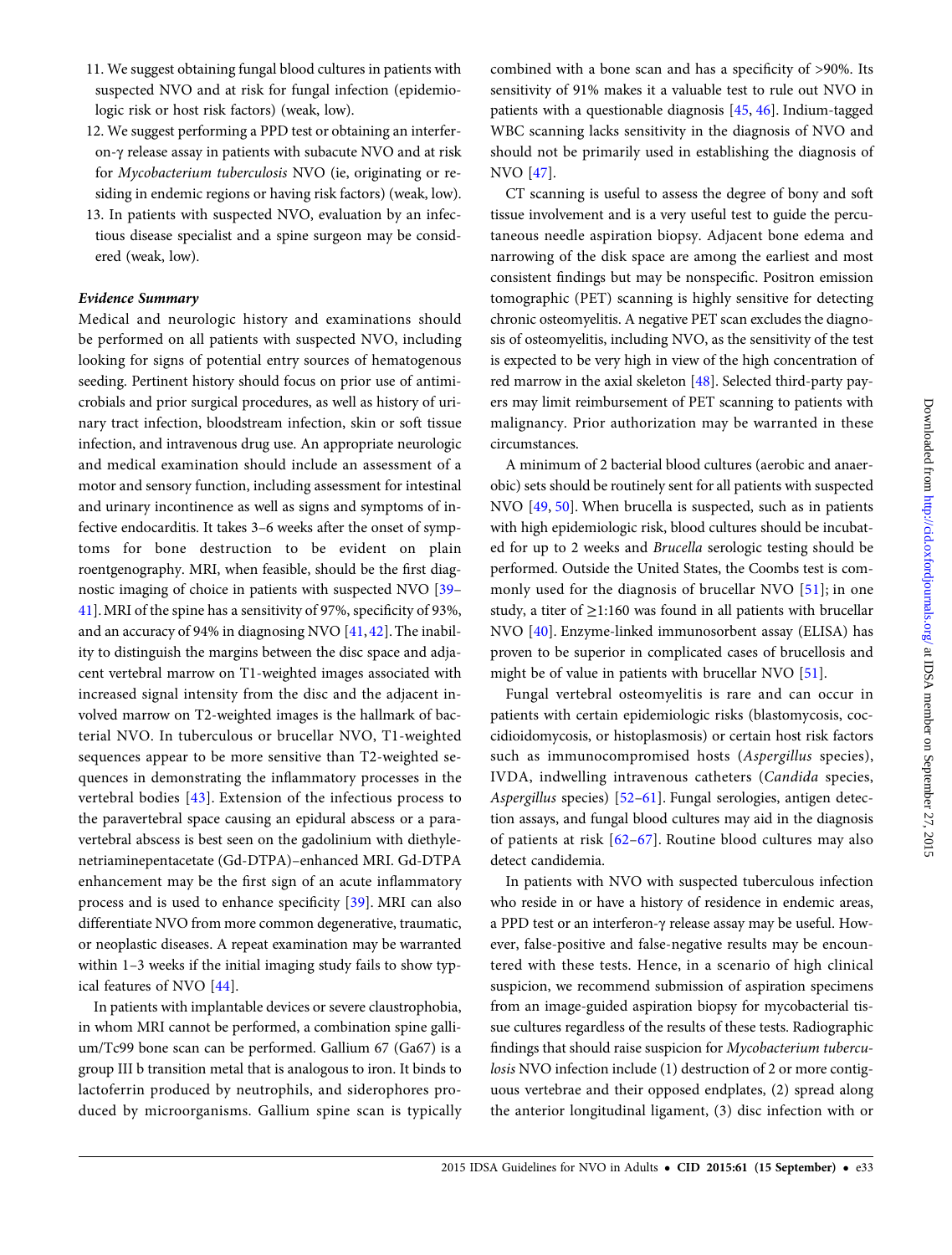without a paraspinal mass or mixed soft tissue fluid collection, or, less commonly, (4) spondylitis without disc involvement [\[68\]](#page-18-0). An interferon-γ release assay has been shown to have a higher sensitivity than PPD, especially in patients with altered immunity [[69\]](#page-18-0). A recent study found a higher sensitivity and specificity of enzyme-linked immunospot assay compared with PPD in the diagnosis of tuberculous NVO (sensitivity, 82.8% vs 58.6% and specificity, 81.3% vs 59.4%, respectively) [\[70](#page-18-0)].

## III. When Should an Image-Guided Aspiration Biopsy or Additional Workup Be Performed in Patients With NVO? Recommendations

- 14. We recommend an image-guided aspiration biopsy in all patients with suspected NVO (based on clinical, laboratory, and imaging studies) when a microbiologic diagnosis for a known associated organism (S. aureus, Staphylococcus lugdunensis, and Brucella species) has not been established by blood cultures or serologic tests (strong, low).
- 15. We advise against performing an image-guided aspiration biopsy in patients with S. aureus, S. lugdunensis, or Brucella species bloodstream infection suspected of having NVO based on clinical, laboratory, and imaging studies (strong, low).
- 16. We advise against performing an image-guided aspiration biopsy in patients with suspected subacute NVO (high endemic setting) and strongly positive Brucella serology (strong, low).

#### Evidence Summary

Empiric antimicrobial treatment of NVO should be deferred when possible until a diagnostic image-guided aspiration and/ or biopsy of the affected area is obtained. Empiric therapy should not be deferred in life-threatening conditions such as sepsis or impending spinal cord compression. Every effort should be made to identify the offending pathogen prior to initiation of antimicrobial therapy. Image-guided diagnostic aspiration biopsy sampling should be the first invasive diagnostic step in patients suspected of having NVO. The aspiration biopsy may lead to a microbiologic diagnosis and obviate the need for open surgical intervention in 50%–60% of cases or more [[5](#page-17-0), [71](#page-18-0)–[73\]](#page-18-0). Pathologic examination of aspiration specimens may help differentiate an infectious from a malignant or degenerative process. The sensitivity of the image-guided biopsy in evaluated studies varied between 30% and 74% [\[5,](#page-17-0) [74,](#page-18-0) [75](#page-18-0)]. Reported complications of image-guided aspiration biopsy sampling include aortic and vascular injuries, psoas muscle puncture or nerve damage, hematoma formation, and biopsy of incorrect level [\[76](#page-18-0)]. Although severe, these complications are exceedingly rare when this procedure is performed by a trained operator.

Image-guided specimens should be processed for pathological examination looking for the presence of acute or chronic inflammation, granuloma formation, and malignancy. In addition to bacterial cultures, mycobacterial, brucellar, and fungal cultures should be obtained in cases of subacute and chronic NVO [\[52](#page-18-0)].

The main microbiologic etiology of bacterial NVO is S. aureus [\[9\]](#page-17-0). Blood cultures can be positive in up to 50% of cases of S. aureus NVO. A positive blood culture for S. aureus obviates the need for an image-guided aspiration specimen in patients with clinical, laboratory, and radiologic findings suggestive of NVO [\[1,](#page-17-0) [10,](#page-17-0) [77](#page-18-0)]. In a national study from Denmark of 8739 patients with S. aureus bloodstream infection, an incidence of 6% of associated NVO was found in patients aged > 50 years in whom no obvious entry source was identified [\[77](#page-18-0)]. Staphylococcus lugdunensis has been associated with deep-seated infections and can often behave like S. aureus [\[78](#page-19-0), [79](#page-19-0)]. A persistently positive blood culture for this organism in NVO may obviate the need for an image-guided biopsy. A sustained bloodstream infection with other coagulase-negative staphylococci in patients with suspected NVO receiving chronic hemodialysis or in patients with infected intravascular devices may also obviate the need for image-guided aspiration biopsy [[80](#page-19-0), [81](#page-19-0)]. The need for an image-guided aspiration biopsy in patients with suspected NVO and concomitant bloodstream infection with other microorganisms (ie, Candida species, Enterobacteriaceae, streptococci, Pseudomonas species) is left to the discretion of the treating physicians.

In endemic countries, Brucella is a very common cause of NVO. In a recent study from Greece, 11 of 33 patients admitted with spinal infections to a teaching hospital had brucellosis [[40,](#page-18-0) [82](#page-19-0)]. A false-negative serologic test is unusual in patients with brucellar NVO. In one study, all patients with brucellar NVO had serum antibody titers of  $\geq$ 1:160 [[40](#page-18-0)]. For serum agglutination and Coombs titers, the cutoff point is ≥1:160. In an endemic setting, patients with suspected brucellar NVO with either positive blood cultures or serology may not require image-guided aspiration biopsy to confirm the diagnosis. In the United States, a low-endemicity country, an ELISA screen is performed initially, followed by a confirmatory agglutination test [[52](#page-18-0)]. In this setting, a false-positive test for Brucella serology is more likely and an image-guided aspiration biopsy may be warranted [\[83\]](#page-19-0). Given the rarity of this infection in nonendemic areas, an evaluation by a spine surgeon and an infectious disease specialist is advised in the course of management of patients with brucellar NVO [[52](#page-18-0)].

# IV. How Long Should Antimicrobial Therapy Be Withheld Prior to an Image-Guided Diagnostic Aspiration Biopsy in Patients With Suspected NVO?

#### Recommendation

17. In patients with neurologic compromise with or without impending sepsis or hemodynamic instability, we recommend immediate surgical intervention and initiation of empiric antimicrobial therapy (strong, low).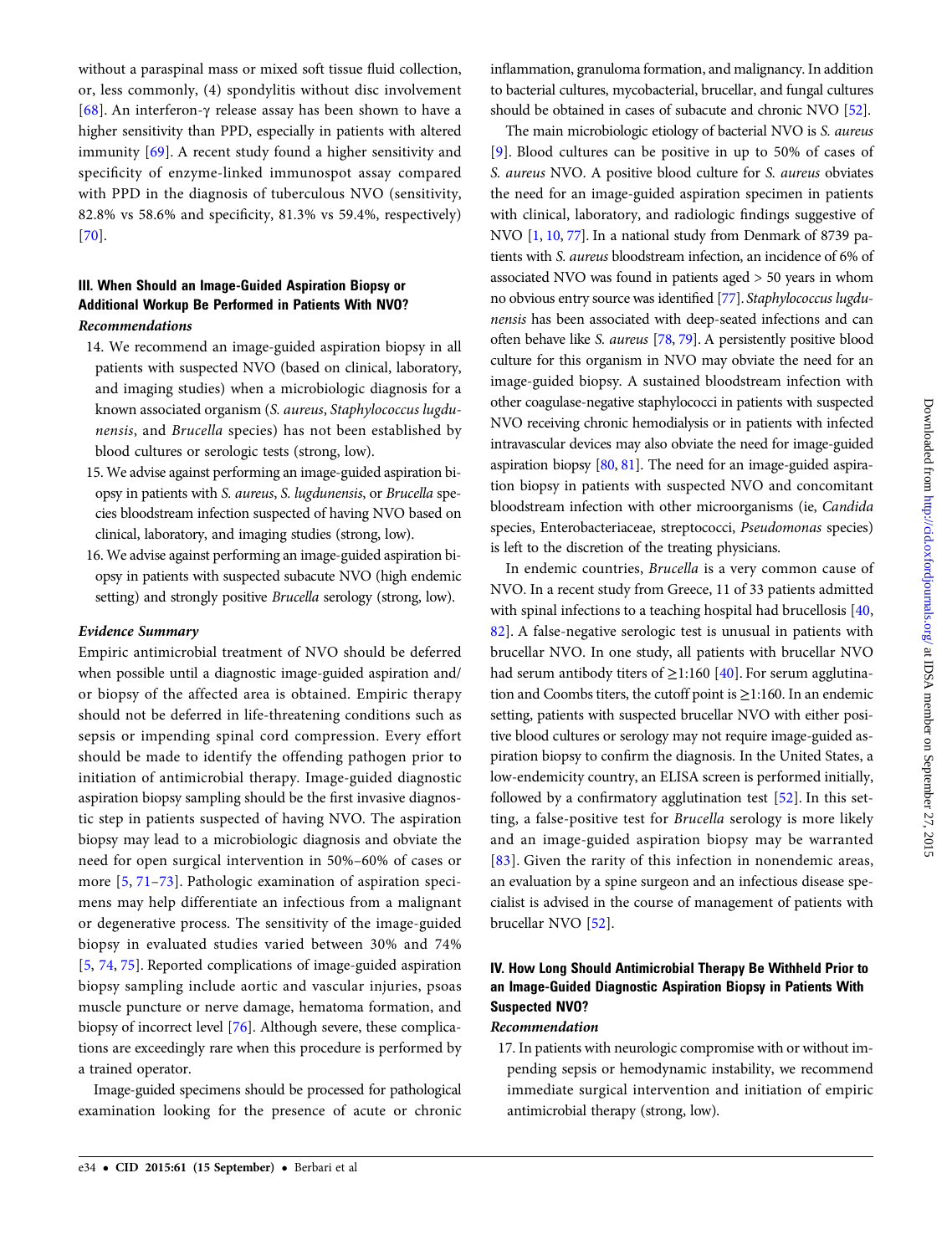#### Evidence Summary

Prior exposure to antimicrobial therapy has been associated with a decrease in the microbiologic yield of the image-guided biopsy in patients with NVO [\[72,](#page-18-0) [84](#page-19-0)–[86\]](#page-19-0). In one study, this association was not statistically significant [[87\]](#page-19-0).Holding antimicrobial therapy for a limited period of time prior to an imageguided aspiration biopsy to increase the sensitivity of culture results has been advocated [\[72,](#page-18-0) [84](#page-19-0)–[86](#page-19-0)]. Pending further studies, the panel believes that holding antibiotics when feasible for 1–2 weeks is reasonable [[88](#page-19-0)]. The optimal duration to hold antimicrobials may also be dependent on the half-life of the antimicrobial used and its postantibiotic effect. In patients with neurologic compromise, immediate surgical intervention and use of antimicrobial therapy are often required [[89](#page-19-0)]. Furthermore, the panel believes that clinicians should not withhold antimicrobial therapy prior to image-guided biopsy in patients with impending sepsis or hemodynamic instability.

## V. When Is It Appropriate to Send Fungal, Mycobacterial, or Brucellar Cultures or Other Specialized Testing Following an Image-Guided Aspiration Biopsy in Patients With Suspected NVO?

#### Recommendations

- 18. We suggest the addition of fungal, mycobacterial, or brucellar cultures on image-guided biopsy and aspiration specimens in patients with suspected NVO if epidemiologic, host risk factors, or characteristic radiologic clues are present (weak, low).
- 19. We suggest the addition of fungal and mycobacterial cultures, and bacterial nucleic acid amplification testing to appropriately stored specimens if aerobic and anaerobic bacterial cultures reveal no growth in patients with suspected NVO (weak, low).

#### Evidence Summary

The epidemiology of the causative agents for NVO varies across the geographic locations. In the majority of the world, typical bacterial agents such as S. aureus, streptococcal species, enteric bacteria, and other gram-negative rods are the most common pathogens identified in NVO [[9\]](#page-17-0). However, in certain endemic regions, M. tuberculosis and Brucella species are among the common causative agents of NVO. Mete et al reported 100 cases of NVO in one center in Turkey between 2000 and 2007; 44% had typical bacterial pathogens, 24% had Brucella species, and 32% had *M. tuberculosis* [\[90\]](#page-19-0). In another study, Sakkas et al describe the epidemiology of NVO in a single center in central Greece over the same time period (2000–2007). Bacterial NVO accounted for 58% of the cases, Brucella species for 34%, and M. tuberculosis for 9% [[91\]](#page-19-0). Using a national hospital database in France between 2002 and 2003, Grammatico et al reported that typical bacterial pathogens accounted for 58%, tuberculosis for 31%, and Brucella species for 0.7% of the cases [\[21](#page-17-0)].

There is a significantly higher incidence of human brucellosis in Spain and other countries of the Mediterranean basin, Latin America, the Middle East, parts of Africa, and Western Asia [\[92](#page-19-0)]. In a large retrospective study in Spain between 1982 and 2005, 918 patients were identified with brucellar infection, of which 10.4% had NVO [[93](#page-19-0)]. For patients with suspected NVO from highly endemic countries, we recommend that Brucella species be considered in the differential diagnosis. In addition to brucellar serology tests and appropriate blood cultures, samples of image-guided aspiration biopsy should be cultured for bacteria when blood cultures and serology tests fail to confirm the diagnosis. When brucellar NVO is suspected, the physician is advised to alert the microbiology laboratory personnel to use extended incubation techniques and to mitigate the risk of laboratory-acquired Brucella infection.

Similarly, tuberculous NVO is seen with a greater frequency in parts of the world that have a higher incidence of disease. Tuberculosis is the most common cause of spinal infections world-wide [\[94](#page-19-0)–[96](#page-19-0)]. In countries with low tuberculosis incidence, tuberculous NVO (Pott disease) is most commonly encountered in patients coming from areas of higher endemicity. In developed countries with low tuberculosis incidence, tuberculous NVO is seen in older patients (>40 years of age), whereas in countries with higher incidence, Pott disease is more commonly seen in children [\[94](#page-19-0)–[96](#page-19-0)].

For patients with suspected NVO from regions of the world that have a higher incidence of tuberculosis, we suggest that Pott disease be considered in the differential diagnosis and that patients should be carefully evaluated for active tuberculosis at other sites. Tissue specimens should be sent for mycobacterial stain and culture. In addition, molecular tests can aid in the diagnosis. Polymerase chain reaction (PCR) was found in one study to have high sensitivity, specificity, and accuracy (95%, 83%, and 92%, respectively) in detecting M. tuberculosis from formaldehyde solution–fixed, paraffin-embedded tissue samples from histologically proven tuberculous spondylitis [[97\]](#page-19-0). A comparative study of bacterial and mycobacterial NVO found that tuberculosis more commonly involves 3 or more vertebral bodies, compared with bacterial infections. Although this finding does not exclude bacterial NVO, the clinician should consider screening for *M. tuberculosis* when radiographic pictures are suggestive [\[98](#page-19-0)]. MRI of patients with NVO due to M. tuberculosis typically have >1 level involvement, larger paravertebral abscesses, heterogeneous magnetic resonance intensity of the involved vertebral bodies, increased rim enhancement with Gd-DTPA, and are more likely to have a thoracic level of involvement compared with patients with bacterial NVO [\[99](#page-19-0), [100](#page-19-0)]. Although MRI findings of brucellar NVO tend to significantly overlap with the findings of bacterial NVO, patients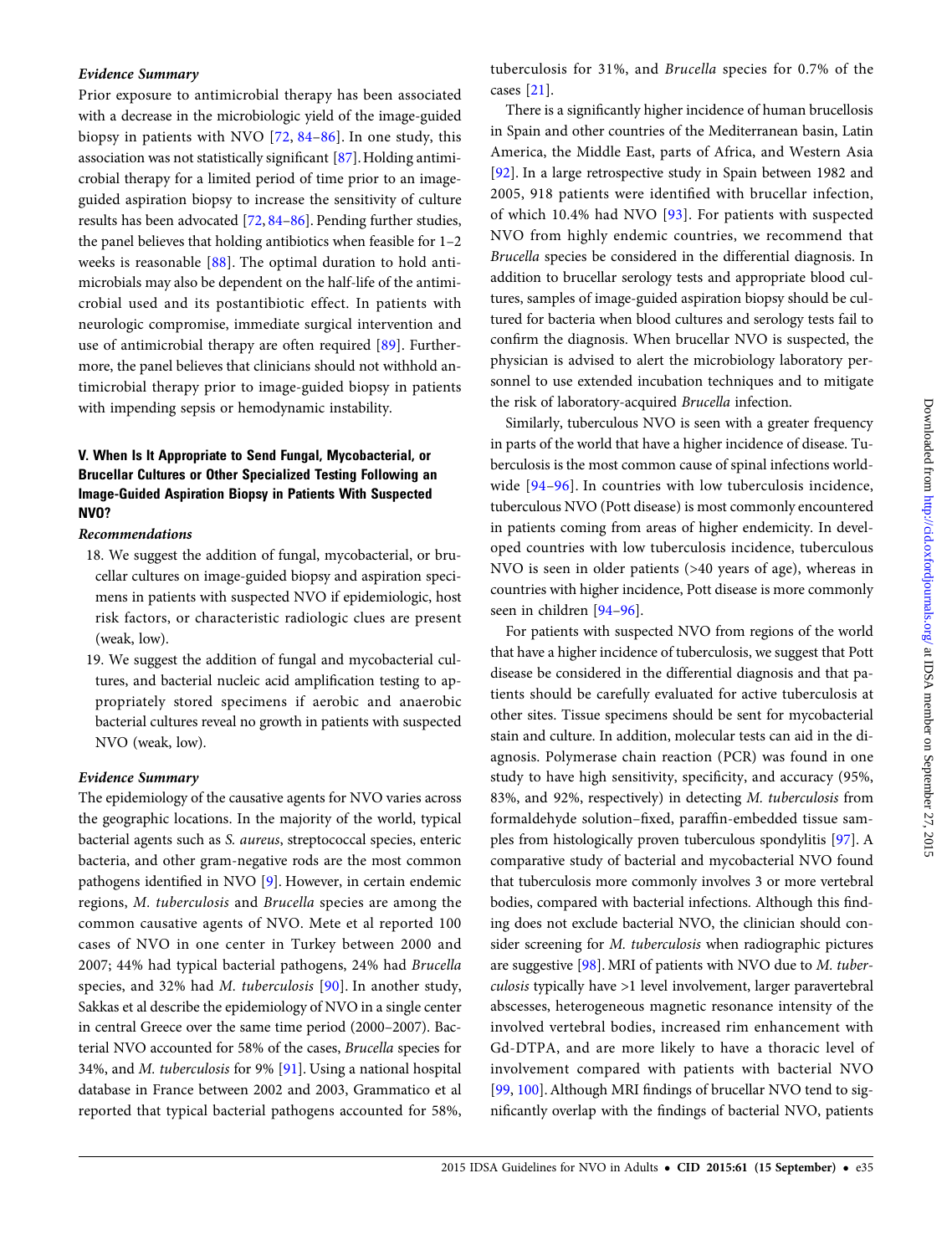with brucellar NVO tend to have multilevel involvement and are less likely to have paravertebral collections [\[93](#page-19-0)]. Nontuberculous mycobacteria are rare causes of NVO but have been described in immunocompromised patients including those who have systemic lupus erythematous on receiving steroids, AIDS, interferon receptor defects, carcinoma, and chronic granulomatous disease (CGD) [[101\]](#page-19-0). Intravesicular bacillus Calmette-Guerin (BCG) therapy used to treat carcinoma in situ of the bladder has also been associated with BCG NVO. In patients with intractable back pain, a history of bladder cancer treated with intravesical BCG instillation should be elucidated [\[102](#page-19-0)].

Fungal NVO is rare and is most commonly seen in immunocompromised patients. Fungal pathogens account for 0.5%– 1.6% of the cases of NVO [[95\]](#page-19-0). Risk factors for these pathogens are significant immunosuppression including steroid use, presence of a long-term indwelling venous catheter, IVDA, neutropenia, and CGD [[95\]](#page-19-0).

We suggest for patients with significant impairment of their immunity and clinical and radiographic evidence of NVO to have biopsy material sent for bacterial, mycobacterial, and fungal stains and cultures.

There are no studies to guide a clinician on managing patients with significant clinical or radiographic evidence of NVO and who have sterile blood cultures and an initial nondiagnostic spinal aspiration biopsy result. Studies have shown that microbiologic diagnosis is established in 50%–90% of patients who are aspirated off antibiotics [[9](#page-17-0), [103,](#page-19-0) [104\]](#page-19-0). In one study, the yield was found to increase with open biopsy (93%) compared with needle aspiration biopsy (48%) [[103](#page-19-0)]. Despite the lack of data, we suggest that if a repeat diagnostic aspiration biopsy is performed, material should be sent for (1) Gram stain and aerobic culture, (2) mycobacterial stain and culture (and nucleic acid amplification testing if available), (3) brucellar culture, (4) fungal stain and culture, and (5) pathology. Epidemiologic considerations will need to be made when determining what to test for if specimen is insufficient for all studies.

Molecular diagnostic tools have improved the yield of microbiologic diagnosis via tissue biopsy in several studies [\[105](#page-19-0)–[108\]](#page-19-0). These techniques are widely available and currently adopted in routine practice in many centers in Europe. Broad-range PCR might prove to be important in patients who have received prior antimicrobial therapy [\[105](#page-19-0)]. Most of these studies used nonstandardized but well-accepted 16S ribosomal RNA PCR techniques. These studies have been especially useful in the diagnosis of brucellar and mycobacterial NVO [\[97](#page-19-0), [106,](#page-19-0) [107\]](#page-19-0). Molecular techniques have also been used with fungal infections and have enhanced the sensitivity of conventional methods used in diagnostic mycology. These techniques mainly rely on PCR for the detection of fungal-specific nucleic acids in clinical specimens [\[108\]](#page-19-0).

# VI. When Is It Appropriate to Send the Specimens for Pathologic Examination Following an Image-Guided Aspiration Biopsy in Patients With Suspected NVO?

#### Recommendation

20. If adequate tissue can be safely obtained, pathology specimens should be sent from all patients to help confirm a diagnosis of NVO and to help guide further diagnostic testing, especially in the setting of negative cultures (strong, low).

#### Evidence Summary

The differential diagnosis of a patient with back pain and an MRI abnormality includes NVO, neoplasm, acute disc herniation with disc space collapse, and osteoporosis-associated vertebral collapse (vertebral compression fracture). Most patients with bacterial NVO will have inflammatory changes in the disc space with associated end-plate changes of the 2 adjacent vertebral bodies. Exceptions, however are seen, especially in early tuberculous NVO where disease may be limited to the vertebral body only and may be misread as a likely malignancy. Performing an image-guided percutaneous needle biopsy can provide enough tissue for both culture and pathology in many cases that will exclude many of these confounding diagnoses [[109](#page-19-0)]. In addition, the absence of any tissue abnormality suggests that the biopsy performed did not sample the correct area of abnormality. There is limited knowledge on the variables that are associated with accuracy of the image-guided biopsy. Prior use of antimicrobial therapy, tissue or aspiration biopsy volume, the size of the needle used, and sampling errors are among the factors that may affect culture accuracy following an image-guided aspiration biopsy [[110](#page-19-0)]. In a retrospective review of 800 patients undergoing imaging-guided diagnostic bone biopsy, the highest rate of positive cultures was associated with obtaining >2 mL of fluid. The size of the needle used (range, 11–18 gauge) and antibiotic administration before biopsy did not have a significant impact on the yield [[110](#page-19-0)].

In patients with high clinical and radiologic suspicion and a nondiagnostic first image-guided aspiration biopsy, a second or an open biopsy to establish a pathologic and microbiologic diagnosis should be considered. The presence of granulomatous inflammatory changes will prompt the evaluation for tuberculosis. In tuberculous NVO, histological findings may include the presence of caseating necrosis and giant cell formation with or without a positive Ziehl-Neelsen stain for acid-fast bacilli. In the prepurulent phase of granulation tissue, the inflammatory reaction spreading throughout the vessels of the vertebral body can be seen, resulting in bony necrosis. In addition, there may be a pathological fracture with sequestrum formation, compromising the spinal canal. The disc space is usually not involved, but the disc itself lies in a pool of exudates. Paraspinal abscess formation is the hallmark of active tuberculosis. The abscess cavity, surrounded by a wall of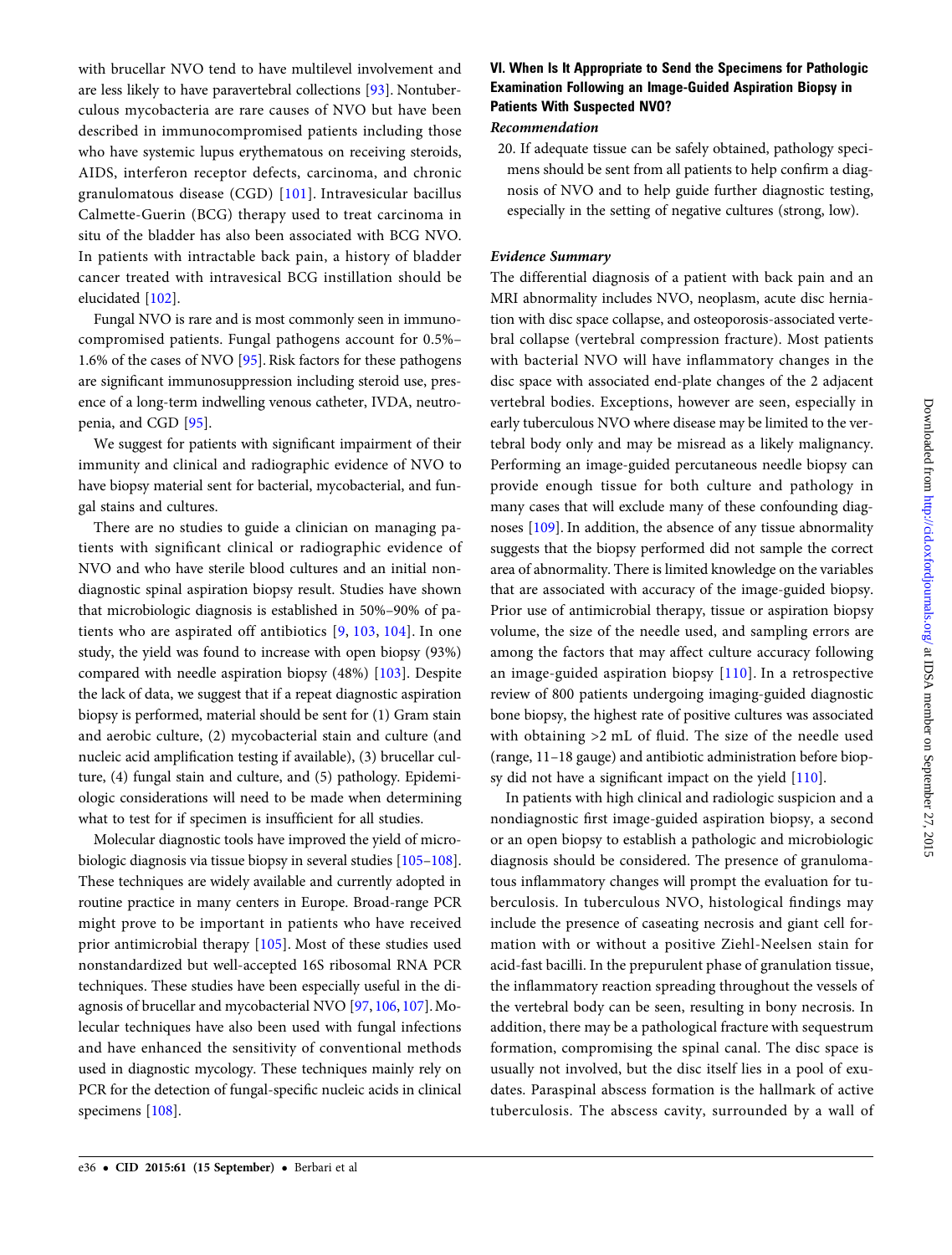granulation tissue, may be in contact with the dura. In contrast, brucellar NVO is characterized by noncaseating granulomas with negative acid-fast staining and the presence of gram-negative coccobacilli on Gram stain.

Nontuberculous mycobacteria; and fungal infections, including aspergillosis, blastomycosis, and coccidiomycosis, may also cause granulomatous changes without caseation.

# VII. What Is the Preferred Next Step in Patients With Nondiagnostic Image-Guided Aspiration Biopsy and Suspected NVO?

#### Recommendations

- 21. In the absence of concomitant bloodstream infection, we recommend obtaining a second aspiration biopsy in patients with suspected NVO in whom the original image-guided aspiration biopsy grew a skin contaminant (coagulase-negative staphylococci [except S. lugdunensis], Propionibacterium species, or diphtheroids) (strong, low).
- 22. In patients with nondiagnostic first image-guided aspiration biopsy, and suspected NVO, further testing should be done to exclude difficult-to-grow organisms (eg, anaerobes, fungi, Brucella species, or mycobacteria) (strong, low).
- 23. In patients with suspected NVO and a nondiagnostic imageguided aspiration biopsy and laboratory workup, we suggest either repeating an image-guided aspiration biopsy, performing percutaneous endoscopic discectomy and drainage, or proceeding with an open excisional biopsy (weak, low).

#### Evidence Summary

Identifying the offending pathogen is crucial for appropriate antimicrobial therapy. Performing an image-guided percutaneous needle aspiration biopsy is a relatively safe and inexpensive diagnostic tool [[73,](#page-18-0) [111,](#page-19-0) [112](#page-19-0)]. The relevance of a positive culture obtained by this technique is generally to confirm the clinical and/or radiologic suspicion of NVO and to identify the pathogen responsible for the infection. When isolating a common skin contaminant such as Staphylococcus epidermidis, Propionibacterium acnes, or diphtheroids, efforts should be made to exclude contamination and to try to eliminate the possibility of other pathogens such as tuberculosis, Brucella, or fungal pathogens. Further serology and molecular testing might be of help.

In cases where the first image-guided aspiration biopsy is nondiagnostic, appropriate additional testing to exclude brucellar, fungal, or mycobacterial cultures may be obtained [\[30](#page-17-0), [52\]](#page-18-0). A repeat image-guided aspiration biopsy or a percutaneous PEDD surgical biopsy will improve the sensitivity of the culture results. The decision to perform an image-guided biopsy or a PEDD depends on the yield of an image-guided biopsy in a particular center and its availability [\[1,](#page-17-0) [30,](#page-17-0) [54,](#page-18-0) [113\]](#page-19-0). PEDD is an easy technique that presents a sufficient amount of tissue for

microbiologic examination obtained directly from the infected disc region, providing higher diagnostic accuracy. Yang et al identified causative bacteria more frequently with PEDD than with image-guided biopsy (18 of 20 [90%] vs 15 of 32 [47%] patients) [\[114\]](#page-19-0). Whereas image-guided biopsy has variable rates (36%– 91%) for bacteriologic diagnosis in patients with spinal infections [\[5,](#page-17-0) [84](#page-19-0), [115](#page-19-0)–[118](#page-19-0)], PEDD is a new simple technique that is proving to have a better diagnostic accuracy [[114](#page-19-0), [119](#page-19-0)–[121](#page-19-0)]. If vertebral osteomyelitis is still highly suspected after a nondiagnostic second image-guided aspiration biopsy or PEDD, an open biopsy may be warranted.

When surgical intervention is indicated for decompression because of an epidural abscess or other neurologic complications, excisional biopsy should be done without the need for a preceding image-guided aspiration biopsy.

## RECOMMENDATIONS FOR CLINICAL THERAPY

# VIII. When Should Empiric Antimicrobial Therapy Be Started in Patients With NVO?

## Recommendations

- 24. In patients with normal and stable neurologic examination and stable hemodynamics, we suggest holding empiric antimicrobial therapy until a microbiologic diagnosis is established (weak, low).
- 25. In patients with hemodynamic instability, sepsis, septic shock, or progressive or severe neurologic symptoms, we suggest the initiation of empiric antimicrobial therapy in conjunction with an attempt at establishing a microbiologic diagnosis (weak, low).

#### Evidence Summary

In a single-center retrospective cohort study, the use of prebiopsy empiric antibiotics did not affect the sensitivity of culture results [\[87\]](#page-19-0). Given the limitations in study methodology, however, the panel believes that in patients with suspected NVO, prior use of empiric antimicrobial therapy may affect the sensitivity of establishing a microbiologic diagnosis. Most evaluated patients with suspected NVO are hemodynamically stable and have no neurologic symptoms. Attempt at establishing the diagnosis prior to the use of empiric antimicrobial therapy would improve the sensitivity of culture results obtained via either a percutaneous image-guided biopsy or an open biopsy. In clinical circumstances where empiric antimicrobial therapy is deemed appropriate, physicians should use regimens that would include coverage against staphylococci, including methicillinresistant S. aureus (MRSA), streptococci, and gram-negative bacilli. Such regimens might include a combination of vancomycin and a third- or fourth-generation cephalosporin. Alternative regimens, in case of allergy or intolerance, might include a combination of daptomycin and a quinolone. The use of empiric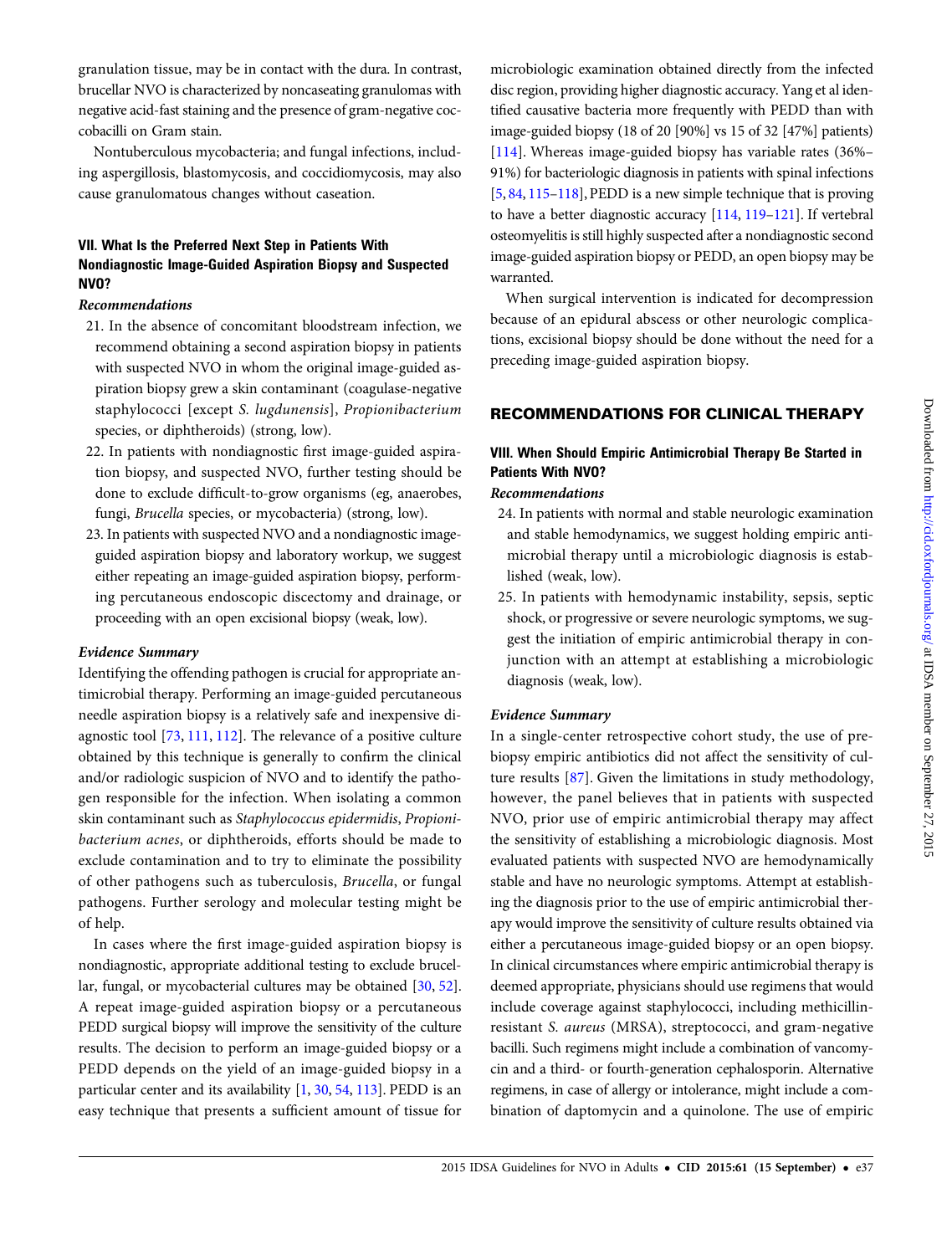<span id="page-12-0"></span>antifungal and antimycobacterial therapy is not appropriate in most situations. Empiric antimicrobial therapy is dependent on the host, the clinical situation, and the epidemiologic risk, as well as the local historical in vitro susceptibility data. Several empiric antimicrobial regimens were suggested by the panel members. This might include regimens that have coverage against staphylococci, including oxacillin-resistant strains, as well as the coverage of aerobic gram-negative bacilli (Table 2). Selected regimens that were discussed might include vancomycin in combination with ciprofloxacin, vancomycin in combination with cefepime, or vancomycin in combination with a carbapenem. The panel was not in favor of routine use of empiric regimens that include coverage against anaerobes or fungal, brucellar, or mycobacterial organisms.



| Microorganism                                              | First Choice <sup>a</sup>                                                                                                                                                  | Alternatives <sup>a</sup>                                                                                                                                                                                                    | Commentsb                                                                                                                                                                                                                                                                                                  |
|------------------------------------------------------------|----------------------------------------------------------------------------------------------------------------------------------------------------------------------------|------------------------------------------------------------------------------------------------------------------------------------------------------------------------------------------------------------------------------|------------------------------------------------------------------------------------------------------------------------------------------------------------------------------------------------------------------------------------------------------------------------------------------------------------|
| Staphylococci, oxacillin<br>susceptible                    | Nafcillin <sup>c</sup> sodium or oxacillin 1.5-2<br>g IV q4-6 h or continuous<br>infusion<br><b>or</b><br>Cefazolin 1-2 g IV q8 h<br><b>or</b><br>Ceftriaxone 2 g IV q24 h | Vancomycin IV 15-20 mg/kg q12 hd<br>or daptomycin 6-8 mg/kg IV g24 h<br>or linezolid 600 mg PO/IV q12 h or<br>levofloxacin 500-750 mg PO q24<br>h and rifampin PO 600 mg daily<br>[122] or clindamycin IV 600-900<br>mg q8 h | 6 wk duration                                                                                                                                                                                                                                                                                              |
| Staphylococci, oxacillin<br>resistant [123]                | Vancomycin IV 15-20 mg/kg q12 h<br>(consider loading dose, monitor<br>serum levels)                                                                                        | Daptomycin 6-8 mg/kg IV q24 h or<br>linezolid 600 mg PO/IV q12 h or<br>levofloxacin PO 500-750 mg PO<br>q24 h and rifampin PO 600 mg<br>daily [122]                                                                          | 6 wk duration                                                                                                                                                                                                                                                                                              |
| Enterococcus species,<br>penicillin susceptible            | Penicillin G 20-24 million units IV<br>q24 h continuously or in 6<br>divided doses; or ampicillin<br>sodium 12 g IV q24 h<br>continuously or in 6 divided<br>doses         | Vancomycin 15-20 mg/kg IV q12 h<br>(consider loading dose, monitor<br>serum levels) or daptomycin 6<br>mg/kg IV q24 h or linezolid 600<br>mg PO or IV g12 h                                                                  | Recommend the addition of 4–6 wk of<br>aminoglycoside therapy in patients<br>with infective endocarditis. In patients<br>with BSI, physicians may opt for a<br>shorter duration of therapy. Optional<br>for other patients [124, 125].<br>Vancomycin should be used only in case<br>of penicillin allergy. |
| Enterococcus species,<br>penicillin resistant <sup>e</sup> | Vancomycin IV 15-20 mg/kg q12 h<br>(consider loading dose, monitor<br>serum levels)                                                                                        | Daptomycin 6 mg/kg IV q24 h or<br>linezolid 600 mg PO or IV q12 h                                                                                                                                                            | Recommend the addition of 4-6 wk of<br>aminoglycoside therapy in patients<br>with infective endocarditis. In patients<br>with BSI, physicians may opt for a<br>shorter duration of aminoglycoside.<br>The additional of aminoglycoside is<br>optional for other patients [124, 125].                       |
| Pseudomonas<br>aeruginosa                                  | Cefepime 2 g IV q8-12 h or<br>meropenem 1 g IV g8 h or<br>doripenem 500 mg IV q8 h                                                                                         | Ciprofloxacin 750 mg PO g12 h (or<br>400 mg IV q8 h) or aztreonam 2 g<br>IV q8 h for severe penicillin allergy<br>and quinolone-resistant strains or<br>ceftazidime 2 g IV q8 h                                              | 6 wk duration<br>Double coverage may be considered<br>(ie, β-lactam and ciprofloxacin or<br>β-lactam and an aminoglycoside).                                                                                                                                                                               |
| Enterobacteriaceae                                         | Cefepime 2 g IV q12 h<br>or ertapenem 1 g IV q24 h                                                                                                                         | Ciprofloxacin 500-750 mg PO q12 h<br>or 400 mg IV q12 hours                                                                                                                                                                  | 6 wk duration                                                                                                                                                                                                                                                                                              |
| β-hemolytic<br>streptococci                                | Penicillin G 20-24 million units IV<br>g24 h continuously or in 6<br>divided doses or ceftriaxone 2 g<br>IV q24 h                                                          | Vancomycin IV 15-20 mg/kg q12 h<br>(consider loading dose, monitor<br>serum levels)                                                                                                                                          | 6 wk duration<br>Vancomycin only in case of allergy.                                                                                                                                                                                                                                                       |
| Propionibacterium<br>acnes                                 | Penicillin G 20 million units IV q24 h<br>continuously or in 6 divided<br>doses or ceftriaxone 2 g IV q24 h                                                                | Clindamycin 600-900 mg IV q8 h<br>or vancomycin IV 15-20 mg/kg<br>q12 h (consider loading dose,<br>monitor serum levels)                                                                                                     | 6 wk duration<br>Vancomycin only in case of allergy.                                                                                                                                                                                                                                                       |
| Salmonella species                                         | Ciprofloxacin PO 500 mg q12 h or<br>IV 400 mg q12 h                                                                                                                        | Ceftriaxone 2 g IV q24 h (if nalidixic<br>acid resistant)                                                                                                                                                                    | 6-8 wk duration                                                                                                                                                                                                                                                                                            |

Abbreviations: BSI, bloodstream infection; IV, intravenous; PO, take orally; q, every.

a Antimicrobial dosage needs to be adjusted based on patients' renal and hepatic function. Antimicrobials should be chosen based on in vitro susceptibility as well as patient allergies, intolerances, and potential drug interactions or contraindications to a specific antimicrobial.

<sup>b</sup> Recommend Infectious Diseases Society of America guidelines for monitoring of antimicrobial toxicity and levels [[126](#page-20-0)].

<sup>c</sup> Flucloxacillin may be used in Europe.

<sup>d</sup> Vancomycin should be restricted to patients with type I or documented delayed allergy to β-lactams.

<sup>e</sup> Daptomycin, linezolid, or Synercid may be used for vancomycin-resistant enterococci.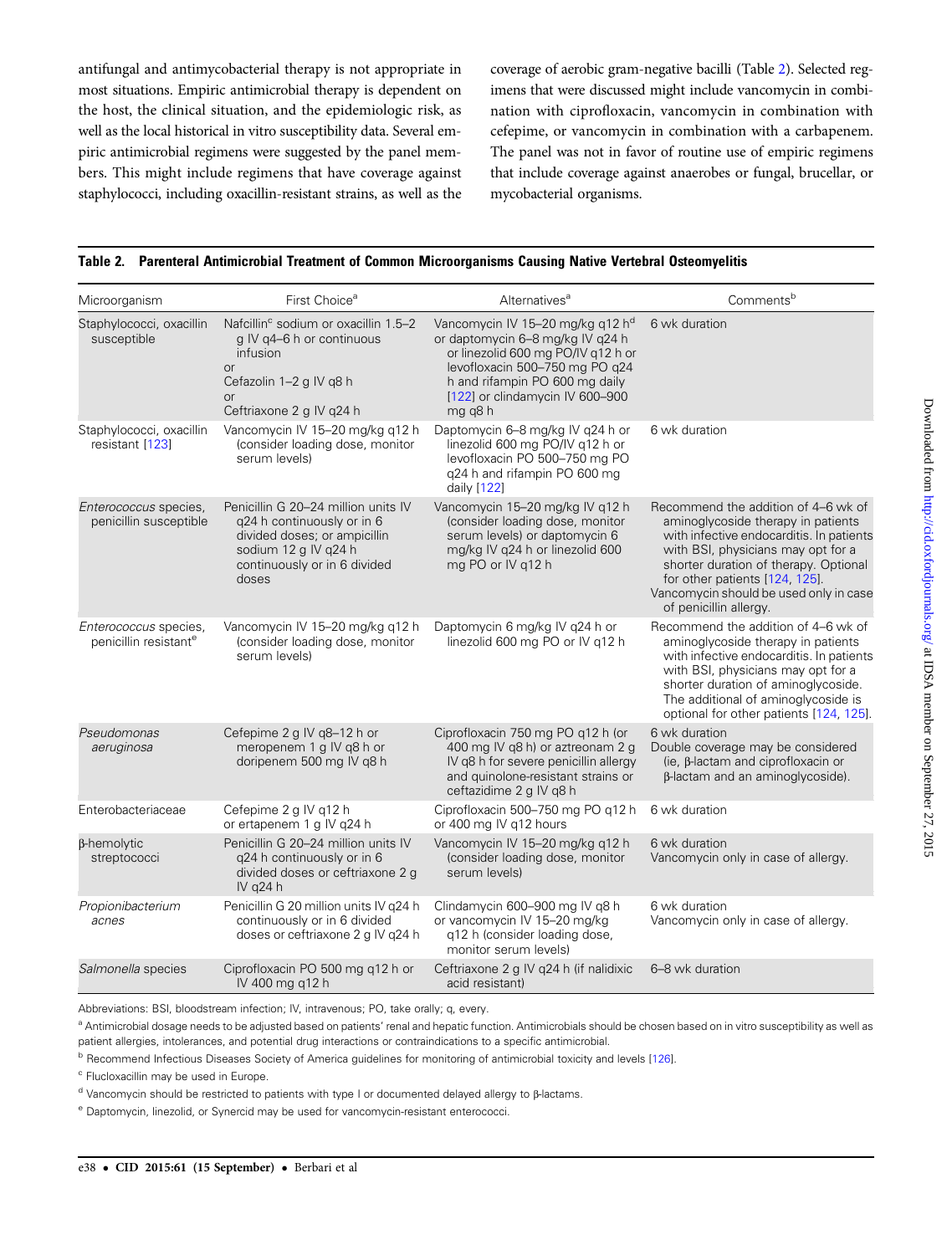# IX. What Is the Optimal Duration of Antimicrobial Therapy in Patients With NVO?

#### Recommendations

- 26. We recommend a total duration of 6 weeks of parenteral or highly bioavailable oral antimicrobial therapy for most patients with bacterial NVO (strong, low).
- 27. We recommend a total duration of 3 months of antimicrobial therapy for most patients with NVO due to Brucella species (strong, moderate).

#### Evidence Summary

There is a single published randomized clinical trial that showed that 6 weeks of antibiotic treatment is noninferior to 12 weeks in patients with NVO [[127](#page-20-0)]. In this open-label, multicenter, noninferiority randomized trial, 160 of 176 (90.9%) patients in the 6-week group and 159 of 175 (90.9%) of those in the 12-week group were clinically cured. The duration of initial course of antimicrobial therapy has ranged from 4 to 12 weeks in most published cohorts describing the experience of single centers [[6](#page-17-0), [7,](#page-17-0) [128\]](#page-20-0). In an observational study of 91 patients with NVO by Roblot et al comparing the outcomes in patients treated with  $\leq 6$ weeks vs ≥6 weeks, the rates of relapse and death were similar in both groups [[129\]](#page-20-0). In this retrospective review, the 2 study groups appeared to have similar characteristics. In a recently published retrospective cohort study of 61 patients with NVO, a switch to an oral antimicrobial therapy was performed in 72% of patients after a median intravenous therapy of 2.7 weeks. In this small cohort, no recurrence was observed. The authors concluded that early switch to an oral regimen may be safe, provided that CRP has decreased and epidural or paravertebral abscesses of significant size have been drained [\[130\]](#page-20-0). Prolonged antibiotic treatment has been recommended in most patients with NVO. The rationale behind the prolonged duration mostly stems from the limited bone penetration of most antimicrobials used in patients with NVO, the need for several weeks for bone to revascularize following surgery, and the limited experience derived from trials in pediatric patients with hematogenous long bone osteomyelitis [[131](#page-20-0)–[134](#page-20-0)]. The failure rates of treated patients with NVO in most clinical studies has varied between 10% and 30%. Factors associated with worse outcome have not been well defined but might include multidisc disease, the presence of concomitant epidural abscess, lack of surgical therapy, infection with S. aureus, old age, or the presence of significant comorbidities. In an observational nonrandomized study, Daver et al compared the failure rate of patients with staphylococcal osteomyelitis including some with vertebral osteomyelitis treated with an early switch to oral antibiotics (median duration of intravenous treatment was 12 days, followed by 42 days of oral therapy) vs a prolonged parenteral course (median treatment duration, 42 days intravenous followed by 21 days oral).

The success rate was 69% in the prolonged intravenous group vs 78% in the early switch group [[135](#page-20-0)]. Selected panel members advocate the use of longer treatment duration for >6 weeks followed by a course of oral therapy for 3 months or longer in patients perceived to be at high risk for failure (ie, MRSA, extensive infection). The use of this strategy should be weighed against the lack of data to support its efficacy and the potential for adverse reactions associated with prolonged use of antimicrobial therapy, including emergence of resistant pathogens and Clostridium difficile colitis [\[6,](#page-17-0) [128](#page-20-0), [133](#page-20-0), [136,](#page-20-0) [137\]](#page-20-0). Parenteral antimicrobial therapy is the standard mode of treatment for the majority of gram-positive and selected gram-negative microorganisms (Table [2](#page-12-0)). However, oral antimicrobials with excellent bioavailability, including fluoroquinolones, linezolid, and metronidazole, allow the possibility of an early switch to the oral route without compromising efficacy. This especially applies to the use of quinolones for patients with aerobic gram-negative bacilli. Oral β-lactams should not be prescribed for the initial treatment of NVO given their low bioavailability (Table [3](#page-14-0)).

The management of brucellar NVO was the subject of a review of 96 patients from a single tertiary referral center from Spain. From this cohort, 65.6% of patients were treated with antimicrobial therapy alone. The 2 most commonly used regimens included a combination of streptomycin for 2–3 weeks and doxycycline for 3 months, or doxycycline and rifampin (both for 3 months). Twenty percent of patients treated in this cohort experienced treatment failure, with no significant difference between patients treated with doxycycline-streptomycin and those treated with doxycycline-rifampin [[93\]](#page-19-0).

The management of patients with mycobacterial vertebral osteomyelitis are outlined in other IDSA-sponsored guidelines [\[138\]](#page-20-0). The management of patients with fungal NVO is addressed in the referenced IDSA guidelines [\[62](#page-18-0)–[66](#page-18-0)].

# X. What Are the Indications for Surgical Intervention in Patients With NVO?

- 28. We recommend surgical intervention in patients with progressive neurologic deficits, progressive deformity, and spinal instability with or without pain despite adequate antimicrobial therapy (strong, low).
- 29. We suggest surgical debridement with or without stabilization in patients with persistent or recurrent bloodstream infection (without alternative source) or worsening pain despite appropriate medical therapy (weak, low).
- 30. We advise against surgical debridement and/or stabilization in patients who have worsening bony imaging findings at 4–6 weeks in the setting of improvement in clinical symptoms, physical examination, and inflammatory markers (weak, low).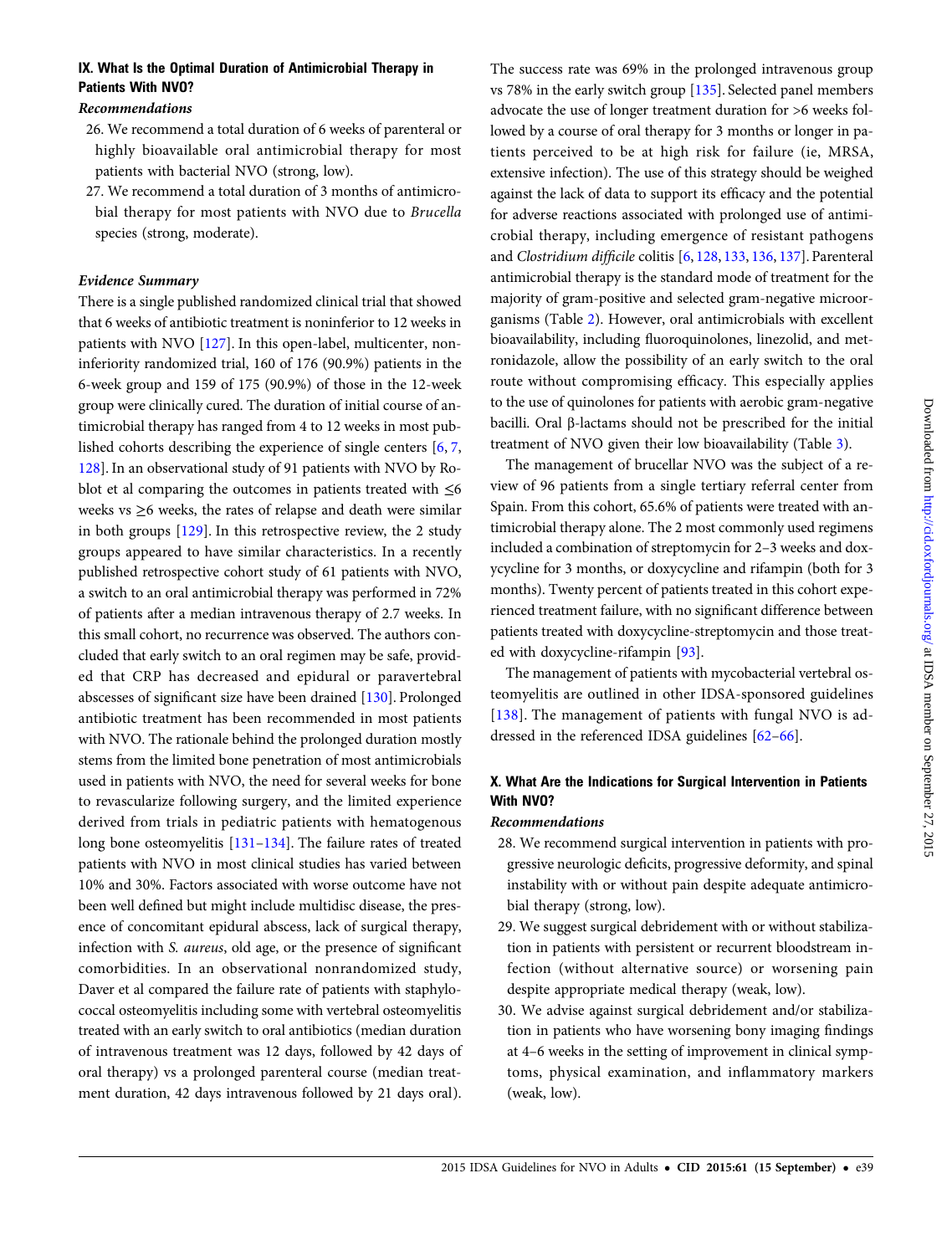<span id="page-14-0"></span>Table 3. Selected Oral Antibacterial Agents With Excellent Oral Bioavailability Commonly Used to Treat Patients With Native Vertebral Osteomyelitis

| Oral Agents                                | Comments                                                                                                                                                                                                                                                                             |  |
|--------------------------------------------|--------------------------------------------------------------------------------------------------------------------------------------------------------------------------------------------------------------------------------------------------------------------------------------|--|
| Metronidazole 500 mg PO<br>tid to gid      | Can be used in the intital course of NVO<br>due to Bacteroides species and other<br>susceptible anaerobes.                                                                                                                                                                           |  |
| Moxifloxacin 400 mg PO<br>once daily       | Is not recommended for use in patients<br>with staphylococcal NVO, but may be<br>used in patients with NVO due to<br>Enterobacteriaceae and other<br>susceptible aerobic gram-negative<br>organisms.                                                                                 |  |
| Linezolid 600 mg PO bid                    | Can be used in the intital course of NVO<br>due to oxacillin-resistant staphylocci<br>when first-line agents cannot be used.                                                                                                                                                         |  |
| Levofloxacin 500-750 mg<br>PO once daily   | Is not recommended for use in patients<br>with staphylococcal NVO as<br>monotherapy but may be used in<br>patients with NVO due to<br>Enterobacteriaceae and other<br>susceptible aerobic gram-negative<br>organisms.                                                                |  |
| Ciprofloxacin 500-750 mg<br>PO hid         | Is not recommended for use in patients<br>with staphylococcal NVO but may be<br>used in patients with NVO due to<br>Enterobacteriaceae and other<br>susceptible aerobic gram-negative<br>organisms including Pseudomonas<br>aeruginosa and Salmonella species.                       |  |
| TMX-SMX 1-2 double<br>strength tabs PO bid | Is not recommended for use in patients<br>with staphylococcal NVO but may be<br>recommended as a second-line agent<br>in patients with NVO due to<br>Enterobacteriaceae and other<br>susceptible aerobic gram-negative<br>organisms. May need to monitor<br>sulfamethoxazole levels. |  |
| Clindamycin 300-450 mg<br>PO gid           | Recommended as second-line choice<br>for sensitive staphylococcal NVO.                                                                                                                                                                                                               |  |
| Doxycycline and rifampin                   | Mostly used in patients with brucellar<br>NVO.                                                                                                                                                                                                                                       |  |

Dosages need to be adjusted based on patients' renal and hepatic function. Antimicrobials should be chosen based on in vitro susceptibility as well as patient allergies, intolerances, and potential drug interactions or contraindications to a specific antimicrobial.

Abbreviations: bid, twice daily; NVO, native vertebral osteomyelitis; PO, take orally; qid, 4 times daily; tid, 3 times daily; TMP-SMX, trimethoprimsulfamethoxazole.

#### Evidence Summary

The goals of surgical debridement are to debulk infected tissue, to secure an adequate blood supply for tissue healing, and to maintain or restore spinal stability. The indications for surgery have been solely derived from cohorts that identified conditions that are associated with a high risk for recurrence. The indications for surgery may include the presence of neurologic compromise, significant vertebral destruction with instability, large epidural abscess formation, intractable back pain, or failure of medical treatment.

cluded some patients with spinal implant–associated infections, 109 of 253 patients underwent surgical management. The most frequent indications for surgery in this cohort were drainage of abscesses (85 patients); relief of compression of the spinal cord, cauda equina, or nerve roots (48 patients); and spinal stabilization (32 patients). The outcome was favorable in 86 of 109 patients (79%). Of the 48 patients with neurologic impairment who underwent surgical treatment via an anterior or posterior approach, the outcome was favorable for 33 (69%) [[6](#page-17-0)].

A number of surgical management strategies have been discussed in the literature. None of these approaches have been

Valancius et al reviewed the management strategies in 196 patients with NVO seen in a single institution over a 10-year period, of whom 100 patients required surgical intervention [\[140](#page-20-0)]. Forty-six (39.3%) patients had neurologic compromise, 3 (2.5%) of them presented with cauda equina syndrome, and 10 (8.5%) were paraplegic. Four different surgical strategies were used, including posterior debridement with pedicle screw instrumentation (75 patients), and 19 patients were debrided without instrumentation. Seven patients underwent anterior debridement alone. In 16 cases, a combined anterior debridement with posterior pedicle screw instrumentation was performed. Twenty-four patients required repeat surgery; 12 (10%) had mild neurological impairment, and 4 were paraplegic. Twenty-seven patients (23%) had chronic residual pain of varying degrees [\[140\]](#page-20-0).

# RECOMMENDATIONS FOR CLINICAL FOLLOW-UP

# XI. How Should Failure of Therapy Be Defined in Treated Patients With NVO?

## Recommendation

31. We suggest that persistent pain, residual neurologic deficits, elevated markers of systemic inflammation, or radiographic findings alone do not necessarily signify treatment failure in treated NVO patients (weak, low).

## Evidence Summary

Patient outcomes of bacterial NVO have improved dramatically since the preantibiotic era, when the diagnosis carried a mortality rate of approximately 25% [[141](#page-20-0)]. In contemporary cohorts, mortality rates have ranged between 0% and 11% [[6](#page-17-0), [7](#page-17-0), [113,](#page-19-0) [142,](#page-20-0) [143\]](#page-20-0). Frequently, clinicians are faced with NVO patients who exhibit some degree of clinical, laboratory, or radiographic evidence suggesting possible persistent or recurrent infection. There is no consensus in the literature for how one should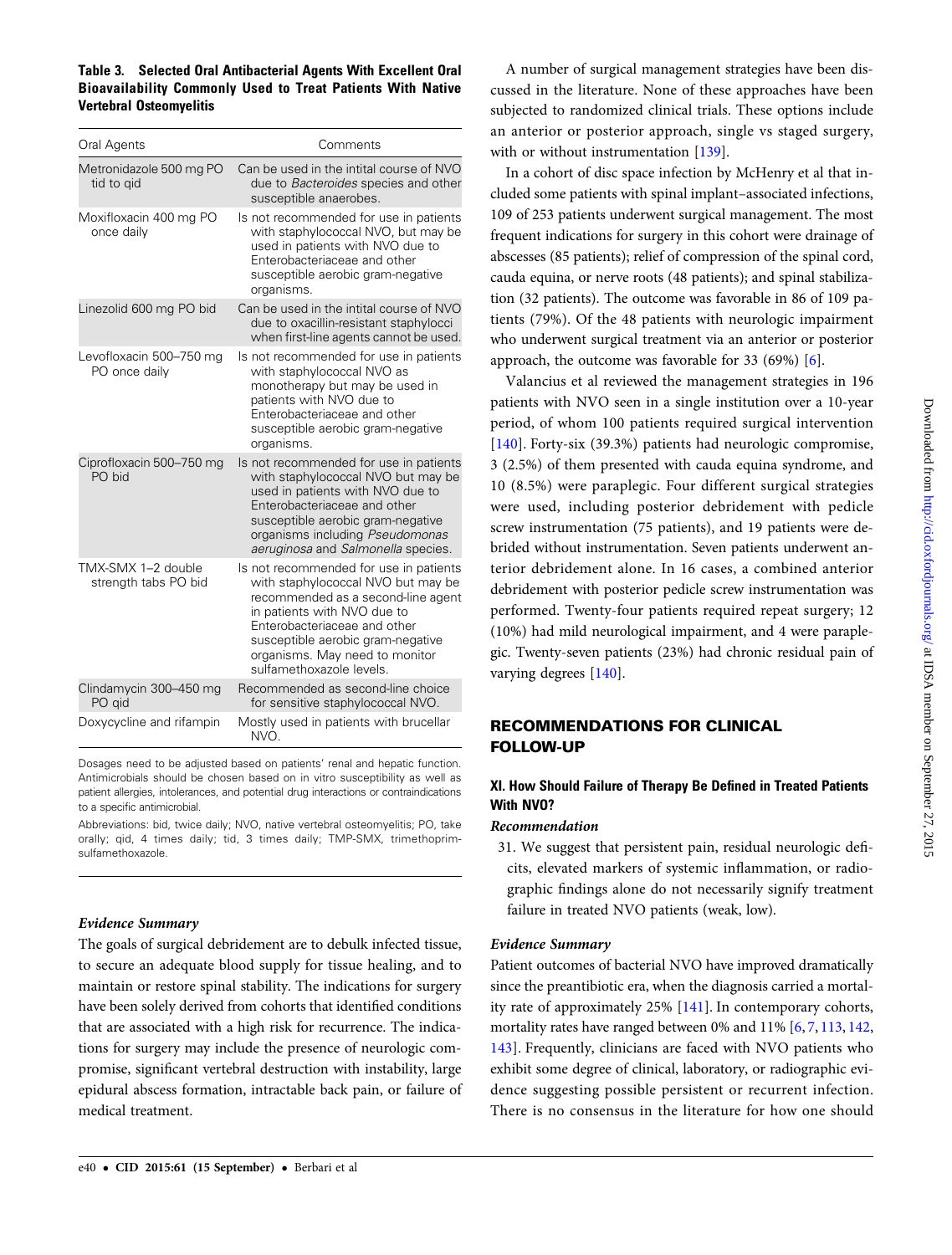define treatment failure in NVO patients. The most specific measure of treatment failure is microbiologically confirmed persistent infection despite receipt of targeted antimicrobial therapy for an appropriate duration  $[5, 13]$  $[5, 13]$  $[5, 13]$  $[5, 13]$ . Microbiologically confirmed treatment failure rates occur in 0%–11% of NVO patients in contemporary cohorts [\[6,](#page-17-0) [7,](#page-17-0) [15,](#page-17-0) [113](#page-19-0), [129,](#page-20-0) [142,](#page-20-0) [143](#page-20-0)]. We propose that the definition of treatment failure above be used to standardize future outcome reporting in NVO patients.

Historically, treatment failure was often based upon surrogate markers, such as systemic inflammatory markers, radiographic results, and the clinical status of the patient without an emphasis on microbiologic confirmation. Ascribing treatment failure to NVO patients in the absence of microbiologic evidence may lead to overestimation of treatment failure [[14,](#page-17-0) [15](#page-17-0)] and predispose patients to potentially unnecessary medical and surgical interventions [\[14,](#page-17-0) [15,](#page-17-0) [144](#page-20-0)]. Adverse outcomes, such as longterm functional status, neurologic status, and residual pain have been frequently reported as secondary outcomes when assessing the effectiveness of therapy [\[6,](#page-17-0) [145](#page-20-0)–[147](#page-20-0)]. However, these measures may better reflect the extent of infection at the time of diagnosis, the premorbid functional status of the patient, or patient comorbidities rather than the effectiveness of antimicrobial treatment in eradicating infection.

#### XII. What Is the Role of Systemic Inflammatory Markers and MRI in the Follow-up of Treated Patients With NVO? Recommendations

- 32. We suggest monitoring systemic inflammatory markers (ESR and or CRP) in patients with NVO after approximately 4 weeks of antimicrobial therapy, in conjunction with a clinical assessment (weak, low).
- 33. We recommend against routinely ordering follow-up MRI in patients with NVO in whom a favorable clinical and laboratory response to antimicrobial therapy was observed (strong, low).
- 34. We suggest performing a follow-up MRI to assess evolutionary changes of the epidural and paraspinal soft tissues in patients with NVO who are judged to have a poor clinical response to therapy (weak, low).

#### Evidence Summary

Monitoring patients' clinical response to treatment and followup values for systemic inflammatory markers may help identify patients at greater risk for treatment failure [[148](#page-20-0)–[151\]](#page-20-0). Paradoxically, values may increase within the first few weeks of diagnosis and treatment despite clinical improvement otherwise [\[14\]](#page-17-0). Patients with at least a 25%–33% reduction in systemic inflammatory markers after receipt of approximately 4 weeks of antimicrobial therapy may be at reduced risk of treatment failure [\[14,](#page-17-0) [148](#page-20-0)]. NVO patients with a 50% reduction in ESR after 4 weeks rarely develop treatment failure. In one study, it was found that after 4 weeks of treatment, ESR values >50 mm/ hour and CRP values >2.75 mg/dL may confer a significantly higher risk of treatment failure [\[151\]](#page-20-0). CRP has been shown to improve more rapidly in patients with spine infection and may correlate more closely with the clinical status of the patient [\[150\]](#page-20-0). However, most patients in whom systemic inflammatory markers do not drop significantly or continue to be high during 4- to 8-week follow-up have successful outcomes, highlighting the poor specificity of these markers [[14\]](#page-17-0). Therefore, values should be interpreted in concert with the clinical status of the patient. Patients deemed to have a poor clinical response to therapy (eg, persistent or progressive pain, systemic symptoms of infection) and elevated systemic inflammatory markers may be at highest risk for treatment failure [[14,](#page-17-0) [151](#page-20-0)].

NVO patients who demonstrate favorable clinical and laboratory response to therapy do not need to undergo follow-up MRI [\[144,](#page-20-0) [148](#page-20-0), [149](#page-20-0), [152](#page-20-0)–[154](#page-20-0)]. Follow-up imaging performed <4 weeks after the baseline exam may falsely suggest progressive infection despite clinical improvement, particularly when considering vertebral body and disc space findings. This radiographic phenomenon may influence clinicians to perform unnecessary surgical debridement or prolongation of antibiotic therapy. Additionally, radiographic evidence of ongoing inflammation may persist for months to years in patients without clinically relevant implications [[144](#page-20-0), [148](#page-20-0), [149](#page-20-0), [152](#page-20-0)–[154\]](#page-20-0).

Appropriately timed and interpreted follow-up MRI may provide prognostic information regarding treatment failure in NVO patients with an unfavorable response to therapy [\[16,](#page-17-0) [148](#page-20-0)]. Improvement in paravertebral and epidural soft tissue on follow-up MRI correlates best with improvement in clinical status and outcomes. Compared to baseline MRI, follow-up exams often demonstrate similar or worsened inflammatory characteristics of the bone and disc structures, despite clinically improved patients and ultimately successful treatment. MRI findings of the soft tissues, such as paravertebral and epidural inflammatory changes and abscesses, may correlate better with clinical status and treatment outcomes. In patients with worsened soft tissue findings on MRI 4–8 weeks after diagnosis, microbiologically confirmed treatment failure rates as high as 44% are reported [[144](#page-20-0), [148](#page-20-0), [149](#page-20-0), [152](#page-20-0)–[154](#page-20-0)].

## XIII. How Do You Approach a Patient With NVO and Suspected Treatment Failure?

- 35. In patients with NVO and suspected treatment failure, we suggest obtaining markers of systemic inflammation (ESR and CRP). Unchanged or increasing values after 4 weeks of treatment should increase suspicion for treatment failure (weak, low).
- 36. We recommend obtaining a follow-up MRI with emphasis on evolutionary changes in the paraspinal and epidural soft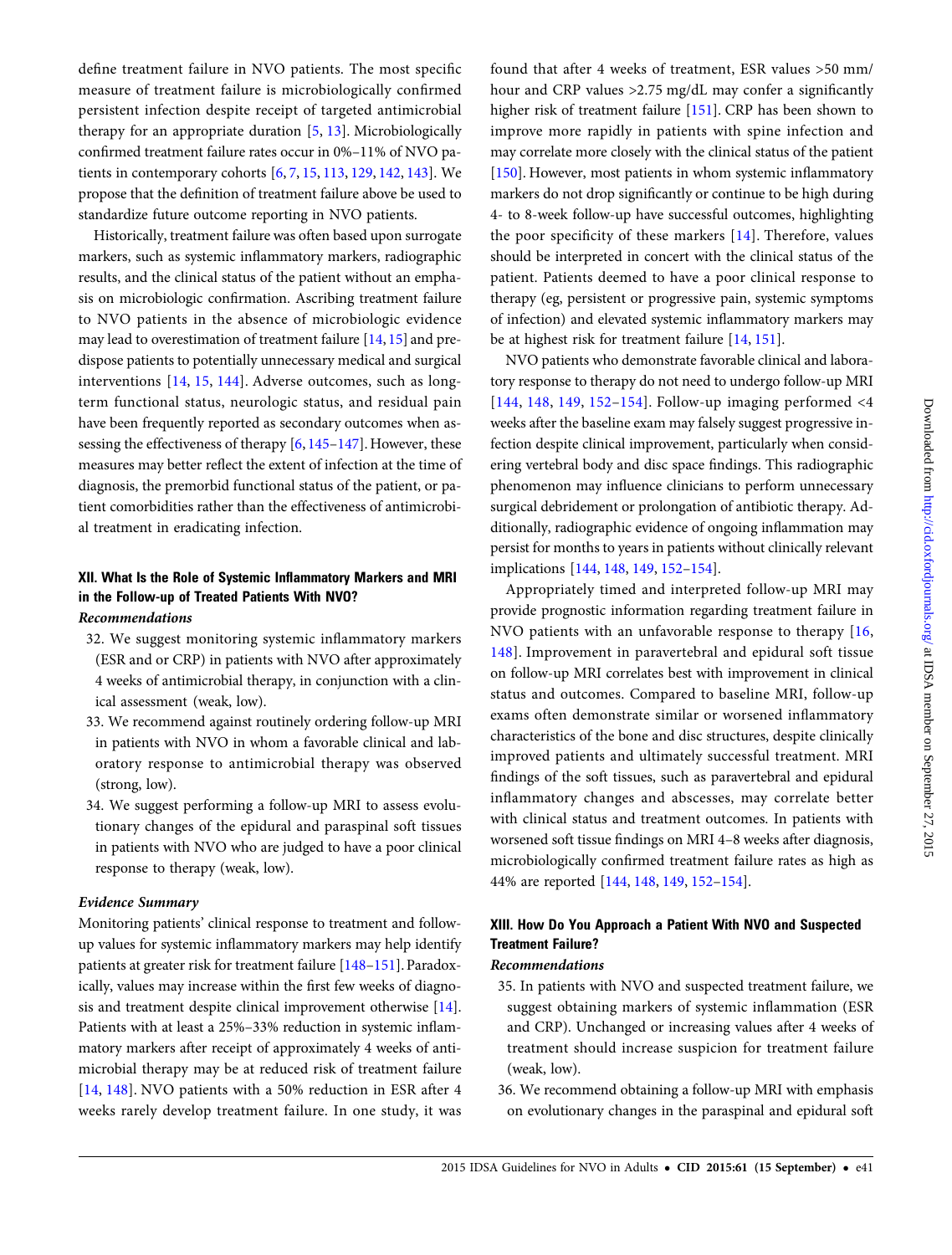tissue findings in patients with NVO and suspected treatment failure (strong, low).

- 37. In patients with NVO and clinical and radiographic evidence of treatment failure, we suggest obtaining additional tissue samples for microbiologic (bacteria, fungal, and mycobacterial) and histopathologic examination, either by image-guided aspiration biopsy or through surgical sampling (weak, very low).
- 38. In patients with NVO and clinical and radiographic evidence of treatment failure, we suggest consultation with a spine surgeon and an infectious disease physician (weak, very low).

#### Evidence Summary

The most consistent finding in NVO treatment failure is persistent or recurrent severe back pain [[6](#page-17-0)]. However, many patients with NVO otherwise thought to be cured report persistent pain at the time of last follow-up [[6](#page-17-0), [146](#page-20-0), [147](#page-20-0)]. Patients with persistent or progressive pain, systemic symptoms of infection, undrained or partially drained large epidural abscess, or persistently elevated systemic inflammatory markers may be at highest risk for treatment failure. Additional clinical findings associated with treatment failure include diabetes mellitus, intravenous drug use, recurrent bloodstream infection, new-onset neurologic deficits, and sinus tract formation [\[6,](#page-17-0) [129](#page-20-0), [142](#page-20-0)]. Rarely, patients may demonstrate persistent evidence of systemic infection despite antibiotic therapy, which may suggest failure of medical therapy and the need for surgical intervention [\[7\]](#page-17-0).

There are limited data to guide the diagnostic approach to NVO patients with suspected treatment failure. Obtaining systemic inflammatory markers and a follow-up MRI may confirm the risk of treatment failure, clarify the presence of abscess in need of drainage, and identify spinal instability that could benefit from surgical correction. Patients with evidence of progressive epidural and/or paraspinal soft tissue infection on follow-up MRI appear to be at a greater risk for treatment failure [[148\]](#page-20-0). The frequency and utility of obtaining follow-up inflammatory laboratory markers (ESR, CRP) while patients are receiving antimicrobial therapy for NVO have not been established.

Therapeutic management of NVO patients with treatment failure should be tailored to the suspected reason for failure. Consultation with a surgeon and infectious disease physician experienced in the treatment of spinal infections may be warranted in patients with suspected or proven treatment failure. NVO patients with established treatment failure have been treated successfully with medical therapy alone or combined medical/surgical therapy. The decision of whether surgical intervention is warranted needs to be individualized, and incorporates similar principles as to whether to perform surgery at the time of NVO diagnosis or not.

In NVO patients with suspected treatment failure in whom surgical debridement is not planned, one should consider

image-guided aspiration biopsy to definitively establish the diagnosis of treatment failure and confirm microbiologic etiology. For culture-negative NVO patients with suspected treatment failure, we recommend undertaking additional attempts to isolate an etiologic pathogen. This should include obtaining tissue for histopathology; aerobic and anaerobic bacterial cultures; and fungal, brucellar, and mycobacterial cultures. In select circumstances, serologic assays for uncommon causes of NVO should be considered as well.

## RESEARCH GAPS

One of the steps in developing a rational clinical research agenda in NVO is the identification of evidence-based gaps in information. The process of guideline development outlined above serves as a natural means by which such gaps are identified. Clinical questions identified by the NVO guideline authors could shape a research agenda for the diagnosis and management of NVO. Questions are included below.

#### **Diagnostics**

1. What are the risk factors associated with the development of NVO?

2. How to develop and validate diagnostic algorithms in patients with suspected NVO?

3. What is the best strategy for patients with a nondiagnostic first aspiration biopsy?

4. What is the optimal timing for withholding antimicrobial therapy prior to image-guided diagnostic aspiration biopsy?

5. What is the optimal size of the needle to be used in imageguided aspiration biopsy and the number of specimens to be submitted in patients with suspected NVO?

6. What is the optimal timing and role of PEDD in patients with suspected NVO?

7. What is the role of [18F]-fluorodeoxyglucose PET scanning in diagnosis of patients with NVO?

8. Is there a role for of novel inflammatory cytokines in the diagnosis of NVO and follow-up of patients with NVO (ie, procalcitonin, IL-6)?

9. What is the optimal role for the use of molecular diagnostic techniques in the diagnosis of NVO?

#### Management

1. What are the optimal and most cost-effective algorithms of surgical and medical treatment strategies for the management of patients with NVO?

2. What is the optimal duration of parenteral therapy?

3. What are the role, timing, and duration of oral antimicrobial therapy as an alternative or following a course of parenteral therapy?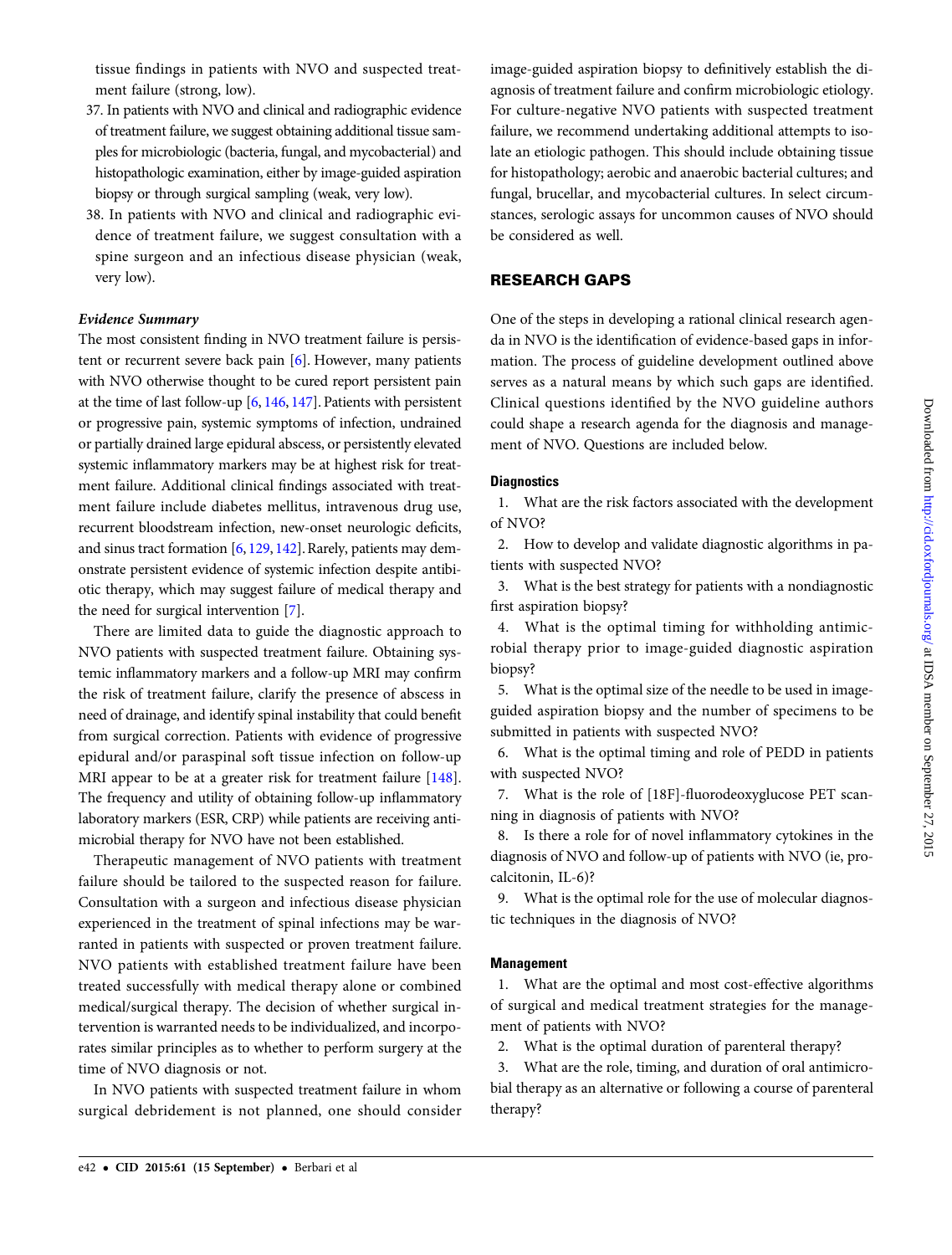#### <span id="page-17-0"></span>Follow-up

1. Which factors, including demographics, microbiology, serum inflammatory markers, and imaging studies are useful in predicting the outcome of patients with NVO?

2. How should we manage patients with persistent elevation of inflammatory markers after a course of parenteral antimicrobial therapy?

3. What is the utility of obtaining weekly follow-up inflammatory laboratory markers (ESR, CRP) while patients are receiving antimicrobial therapy for NVO?

#### Notes

Acknowledgments. The Expert Panel expresses its gratitude to Drs Nalini Rao, Eric Senneville, and Werner Zimmerli for their thoughtful reviews of earlier drafts of these guidelines. The panel also thanks the Infectious Diseases Society of America (IDSA) for supporting the development of this Guideline; the Standards and Practice Guidelines Committee (SPGC) liaison, Dr Rodrigo Hasbun; and specifically, Vita Washington for her efforts in guiding us through the guideline process.

Financial support. Support for these guidelines was provided by the IDSA.

Potential conflicts of interest. The following list is a reflection of what has been reported to the IDSA. To provide thorough transparency, the IDSA requires full disclosure of all relationships, regardless of relevancy to the guideline topic. Evaluation of such relationships as potential conflicts of interest is determined by a review process that includes assessment by the SPGC Chair, the SPGC liaison to the development panel, and the Board of Directors liaison to the SPGC and, if necessary, the Conflicts of Interest Task Force of the Board. This assessment of disclosed relationships for possible conflicts of interest will be based on the relative weight of the financial relationship (ie, monetary amount) and the relevance of the relationship (ie, the degree to which an association might reasonably be interpreted by an independent observer as related to the topic or recommendation of consideration). The reader of these guidelines should be mindful of this when the list of disclosures is reviewed. E. F. B. receives honorarium from UpToDate. S. S. K. is on the speakers' bureaus of Pfizer, AstraZeneca, Gilead, Biologix, and Pasteur Aventis, and is a national Principal Investigator on a clinical trial for Astellas. E. F. H. is a site Principal Investigator for drug development by Medpace. D. R. O. has received research grants from Cubist and Ortho-McNeil. All other authors report no potential conflicts.

All authors have submitted the ICMJE Form for Disclosure of Potential Conflicts of Interest. Conflicts that the editors consider relevant to the content of the manuscript have been disclosed.

#### **References**

- 1. Zimmerli W. Clinical practice. Vertebral osteomyelitis. N Engl J Med 2010; 362:1022–9.
- 2. Ablin G, Erickson TC. Osteomyelitis of cervical vertebrae (and quadriparesis) secondary to urinary tract infection: case report and review of literature. J Neurosurg 1958; 15:455–9.
- 3. Abram SR, Tedeschi AA, Partain CL, Blumenkopf B. Differential diagnosis of severe back pain using MRI. South Med J 1988; 81:1487–92.
- 4. Gupta A, Kowalski TJ, Osmon DR, et al. Long-term outcome of pyogenic vertebral osteomyelitis: a cohort study of 260 patients. Open Forum Infect Dis 2014; 1:8.
- 5. Chew FS, Kline MJ. Diagnostic yield of CT-guided percutaneous aspiration procedures in suspected spontaneous infectious diskitis. Radiology 2001; 218:211–4.
- 6. McHenry MC, Easley KA, Locker GA. Vertebral osteomyelitis: longterm outcome for 253 patients from 7 Cleveland-area hospitals. Clin Infect Dis 2002; 34:1342–50.
- 7. Bettini N, Girardo M, Dema E, Cervellati S. Evaluation of conservative treatment of non specific spondylodiscitis. Eur Spine J 2009; 18(suppl 1):143–50.
- 8. Jensen AG, Espersen F, Skinhoj P, Rosdahl VT, Frimodt-Moller N. Increasing frequency of vertebral osteomyelitis following Staphylococcus aureus bacteraemia in Denmark 1980–1990. J Infect 1997; 34:113–8.
- 9. Mylona E, Samarkos M, Kakalou E, Fanourgiakis P, Skoutelis A. Pyogenic vertebral osteomyelitis: a systematic review of clinical characteristics. Semin Arthritis Rheum 2009; 39:10–7.
- 10. Corrah TW, Enoch DA, Aliyu SH, Lever AM. Bacteraemia and subsequent vertebral osteomyelitis: a retrospective review of 125 patients. QJM 2011; 104:201–7.
- 11. Livorsi DJ, Daver NG, Atmar RL, Shelburne SA, White AC Jr, Musher DM. Outcomes of treatment for hematogenous Staphylococcus aureus vertebral osteomyelitis in the MRSA era. J Infect 2008; 57:128–31.
- 12. Bhavan KP, Kirmani N. Hematogenous vertebral osteomyelitis. Mo Med 2009; 106:277–82.
- 13. Chelsom J, Solberg CO. Vertebral osteomyelitis at a Norwegian university hospital 1987–97: clinical features, laboratory findings and outcome. Scand J Infect Dis 1998; 30:147–51.
- 14. Carragee EJ, Kim D, van der Vlugt T, Vittum D. The clinical use of erythrocyte sedimentation rate in pyogenic vertebral osteomyelitis. Spine 1997; 22:2089–93.
- 15. Kowalski TJ, Berbari EF, Huddleston PM, Steckelberg JM, Osmon DR. Do follow-up imaging examinations provide useful prognostic information in patients with spine infection? Clin Infect Dis 2006; 43:172–9.
- 16. Kowalski TJ, Berbari EF, Huddleston PM, Steckelberg JM, Osmon DR. Propionibacterium acnes vertebral osteomyelitis: seek and ye shall find? Clin Orthop Relat Res 2007; 461:25–30.
- 17. Brozek JL, Akl EA, Jaeschke R, et al. Grading quality of evidence and strength of recommendations in clinical practice guidelines: part 2 of 3. The GRADE approach to grading quality of evidence about diagnostic tests and strategies. Allergy 2009; 64:1109–16.
- 18. Guyatt GH, Oxman AD, Kunz R, et al. Going from evidence to recommendations. BMJ 2008; 336:1049–51.
- 19. Guyatt GH, Oxman AD, Vist GE, et al. GRADE: an emerging consensus on rating quality of evidence and strength of recommendations. BMJ 2008; 336:924–6.
- 20. Schunemann HJ, Oxman AD, Brozek J, et al. Grading quality of evidence and strength of recommendations for diagnostic tests and strategies. BMJ 2008; 336:1106–10.
- 21. Grammatico L, Baron S, Rusch E, et al. Epidemiology of vertebral osteomyelitis (VO) in France: analysis of hospital-discharge data 2002– 2003. Epidemiol Infect 2008; 136:653–60.
- 22. Case records of the Massachusetts General Hospital; weekly clinicopathological exercises; case 44012. N Engl J Med 1958; 258:42–5.
- 23. Sharma SK, Jones JO, Zeballos PP, Irwin SA, Martin TW. The prevention of discitis during discography. Spine J 2009; 9:936–43.
- 24. Field M, Kathleen N. Institute of Medicine Committee to Advise the Public Health Service on Clinical Practice Guidelines (1990). Washington, DC: National Academy Press, 1990:52–77.
- 25. Gasbarrini AL, Bertoldi E, Mazzetti M, et al. Clinical features, diagnostic and therapeutic approaches to haematogenous vertebral osteomyelitis. Eur Rev Med Pharmacol Sci 2005; 9:53–66.
- 26. Buranapanitkit B, Lim A, Geater A. Misdiagnosis in vertebral osteomyelitis: problems and factors. J Med Assoc Thai 2001; 84:1743–50.
- 27. Hsiao MY, Liang HW. Delayed diagnosis of vertebral osteomyelitis in a paraplegic patient. Spinal Cord 2011; 49:1020–2.
- 28. Siemionow K, Lieberman IH. Surgical approaches to metastatic spine disease. Curr Opin Support Palliat Care 2008; 2:192–6.
- 29. Torda AJ, Gottlieb T, Bradbury R. Pyogenic vertebral osteomyelitis: analysis of 20 cases and review. Clin Infect Dis 1995; 20:320–8.
- 30. Skaf GS, Domloj NT, Fehlings MG, et al. Pyogenic spondylodiscitis: an overview. J Infect Public Health 2010; 3:5–16.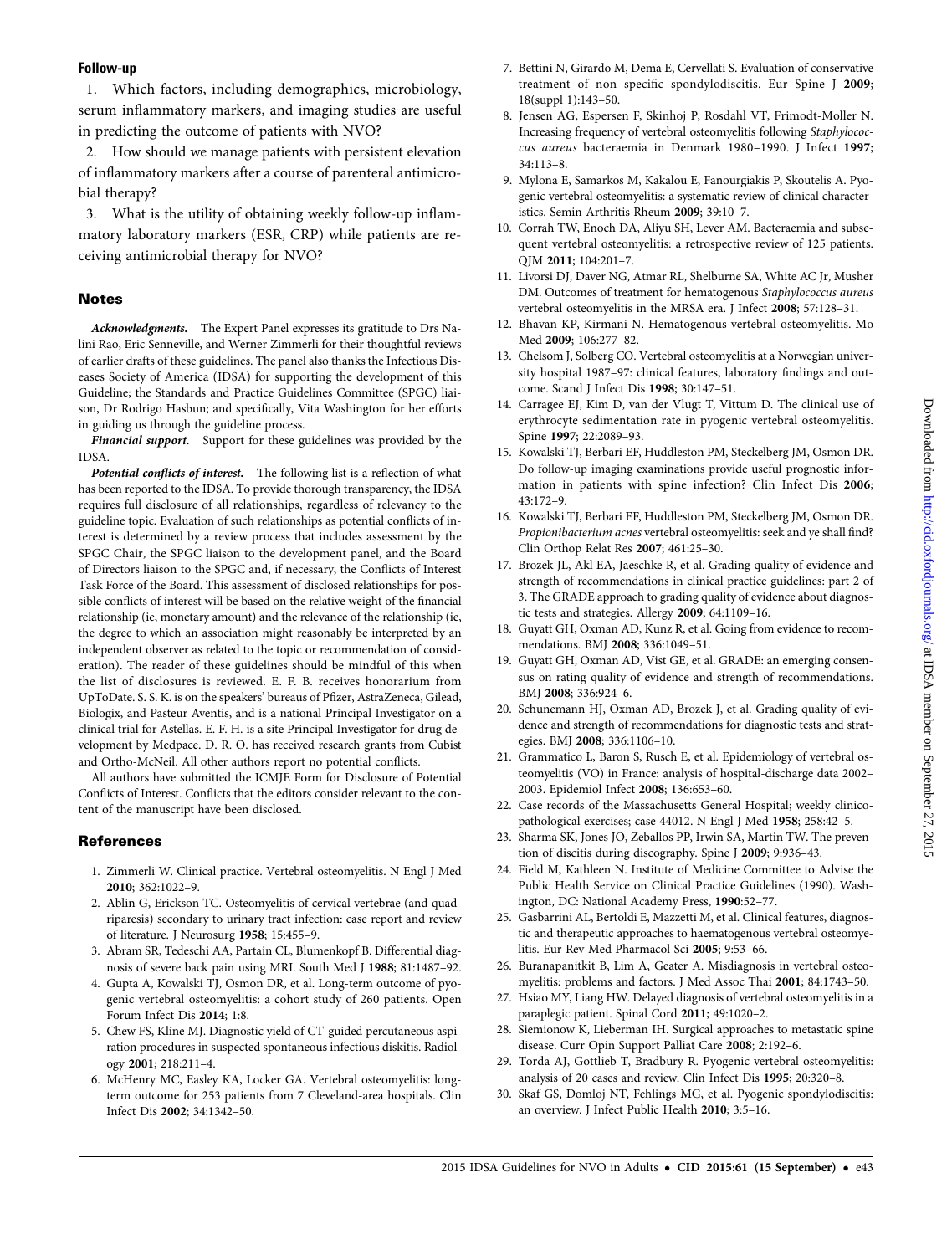- <span id="page-18-0"></span>31. Oztekin O, Calli C, Adibelli Z, Kitis O, Eren C, Altinok T. Brucellar spondylodiscitis: magnetic resonance imaging features with conventional sequences and diffusion-weighted imaging. Radiol Med 2010; 115:794–803.
- 32. Goertz CE, Frasca S Jr, Bohach GA, et al. Brucella sp. vertebral osteomyelitis with intercurrent fatal Staphylococcus aureus toxigenic enteritis in a bottlenose dolphin (Tursiops truncatus). J Vet Diagn Invest 2011; 23:845–51.
- 33. Kraniotis P, Marangos M, Lekkou A, Romanos O, Solomou E. Brucellosis presenting as piriformis myositis: a case report. J Med Case Reports 2011; 5:125.
- 34. Mrabet D, Mizouni H, Khiari H, et al. Brucellar spondylodiscitis affecting non-contiguous spine levels. BMJ Case Rep 2011; 2011.
- 35. Song KJ, Yoon SJ, Lee KB. Cervical spinal brucellosis with epidural abscess causing neurologic deficit with negative serologic tests. World Neurosurg 2012; 78:375.e15–9.
- 36. Wong-Chung JK, Naseeb SA, Kaneker SG, Aradi AJ. Anterior disc protrusion as a cause for abdominal symptoms in childhood discitis. A case report. Spine 1999; 24:918–20.
- 37. Siemionow K, Steinmetz M, Bell G, Ilaslan H, McLain RF. Identifying serious causes of back pain: cancer, infection, fracture. Cleve Clin J Med 2008; 75:557–66.
- 38. Jensen AG, Espersen F, Skinhoj P, Frimodt-Moller N. Bacteremic Staphylococcus aureus spondylitis. Arch Intern Med 1998; 158:509–17.
- 39. Schinina V, Rizzi EB, Rovighi L, de Carli G, David V, Bibbolino C. Infectious spondylodiscitis: magnetic resonance imaging in HIV-infected and HIV-uninfected patients. Clin Imaging 2001; 25:362–7.
- 40. Bozgeyik Z, Ozdemir H, Demirdag K, Ozden M, Sonmezgoz F, Ozgocmen S. Clinical and MRI findings of brucellar spondylodiscitis. Eur J Radiol 2008; 67:153–8.
- 41. Ledermann HP, Schweitzer ME, Morrison WB, Carrino JA. MR imaging findings in spinal infections: rules or myths? Radiology 2003; 228:506–14.
- 42. Dagirmanjian A, Schils J, McHenry M, Modic MT. MR imaging of vertebral osteomyelitis revisited. AJR Am J Roentgenol 1996; 167:1539–43.
- 43. Ozaksoy D, Yucesoy K, Yucesoy M, Kovanlikaya I, Yuce A, Naderi S. Brucellar spondylitis: MRI findings. Eur Spine J 2001; 10:529–33.
- 44. Dunbar JA, Sandoe JA, Rao AS, Crimmins DW, Baig W, Rankine JJ. The MRI appearances of early vertebral osteomyelitis and discitis. Clin Radiol 2010; 65:974–81.
- 45. Love C, Patel M, Lonner BS, Tomas MB, Palestro CJ. Diagnosing spinal osteomyelitis: a comparison of bone and Ga-67 scintigraphy and magnetic resonance imaging. Clin Nucl Med 2000; 25:963–77.
- 46. Palestro CJ, Torres MA. Radionuclide imaging in orthopedic infections. Semin Nucl Med 1997; 27:334–45.
- 47. Datz FL. Indium-111-labeled leukocytes for the detection of infection: current status. Semin Nucl Med 1994; 24:92–109.
- 48. Ohtori S, Suzuki M, Koshi T, et al. 18F-fluorodeoxyglucose-PET for patients with suspected spondylitis showing Modic change. Spine 2010; 35:E1599–603.
- 49. Lee A, Mirrett S, Reller LB, Weinstein MP. Detection of bloodstream infections in adults: how many blood cultures are needed? J Clin Microbiol 2007; 45:3546–8.
- 50. Patel R, Vetter EA, Harmsen WS, Schleck CD, Fadel HJ, Cockerill FR 3rd. Optimized pathogen detection with 30- compared to 20-milliliter blood culture draws. J Clin Microbiol 2011; 49:4047–51.
- 51. Araj GF, Kattar MM, Fattouh LG, Bajakian KO, Kobeissi SA. Evaluation of the PANBIO Brucella immunoglobulin G (IgG) and IgM enzyme-linked immunosorbent assays for diagnosis of human brucellosis. Clin Diagn Lab Immunol 2005; 12:1334–5.
- 52. Skaf GS, Kanafani ZA, Araj GF, Kanj SS. Non-pyogenic infections of the spine. Int J Antimicrob Agents 2010; 36:99–105.
- 53. Herron LD, Kissel P, Smilovitz D. Treatment of coccidioidal spinal infection: experience in 16 cases. J Spinal Disord 1997; 10:215–22.
- 54. Sapico FL, Montgomerie JZ. Vertebral osteomyelitis. Infect Dis Clin North Am 1990; 4:539–50.
- 55. Theodoros K, Sotirios T. Successful treatment of azole-resistant Candida spondylodiscitis with high-dose caspofungin monotherapy. Rheumatol Int 2012; 32:2957–8.
- 56. Joshi TN. Candida albicans spondylodiscitis in an immunocompetent patient. J Neurosci Rural Pract 2012; 3:221–2.
- 57. Jorge VC, Cardoso C, Noronha C, Simoes J, Riso N, Vaz Riscado M. Fungal spondylodiscitis in a non-immunocompromised patient. BMJ Case Rep 2012; doi:10.1136/bcr.12.2011.5337.
- 58. Werner BC, Hogan MV, Shen FH. Candida lusitaniae discitis after discogram in an immunocompetent patient. Spine J 2011; 11:e1–6.
- 59. Rachapalli SM, Malaiya R, Mohd TA, Hughes RA. Successful treatment of Candida discitis with 5-flucytosine and fluconazole. Rheumatol Int 2010; 30:1543–4.
- 60. Cho K, Lee SH, Kim ES, Eoh W. Candida parapsilosis spondylodiscitis after lumbar discectomy. J Korean Neurosurg Soc 2010; 47:295–7.
- 61. Moon HH, Kim JH, Moon BG, Kim JS. Cervical spondylodiscitis caused by Candida albicans in non-immunocompromised patient. J Korean Neurosurg Soc 2008; 43:45–7.
- 62. Walsh TJ, Anaissie EJ, Denning DW, et al. Treatment of aspergillosis: clinical practice guidelines of the Infectious Diseases Society of America. Clin Infect Dis 2008; 46:327–60.
- 63. Chapman SW, Dismukes WE, Proia LA, et al. Clinical practice guidelines for the management of blastomycosis: 2008 update by the Infectious Diseases Society of America. Clin Infect Dis 2008; 46:1801–12.
- 64. Galgiani JN, Ampel NM, Blair JE, et al. Coccidioidomycosis. Clin Infect Dis 2005; 41:1217–23.
- 65. Pappas PG, Kauffman CA, Andes D, et al. Clinical practice guidelines for the management of candidiasis: 2009 update by the Infectious Diseases Society of America. Clin Infect Dis 2009; 48:503–35.
- 66. Wheat LJ, Freifeld AG, Kleiman MB, et al. Clinical practice guidelines for the management of patients with histoplasmosis: 2007 update by the Infectious Diseases Society of America. Clin Infect Dis 2007; 45:807–25.
- 67. Ramos A, Huddleston PM, Patel R, Vetter E, Berbari EF. Vertebral osteomyelitis due to Candida species: a cohort study and review of the literature. Open J Orthop 2013; 3:81–9.
- 68. De Backer AI, Mortele KJ, Vanschoubroeck IJ, et al. Tuberculosis of the spine: CT and MR imaging features. JBR-BTR 2005; 88:92–7.
- 69. Menzies D, Pai M, Comstock G. Meta-analysis: new tests for the diagnosis of latent tuberculosis infection: areas of uncertainty and recommendations for research. Ann Intern Med 2007; 146:340–54.
- 70. Yuan K, Zhong ZM, Zhang Q, Xu SC, Chen JT. Evaluation of an enzyme-linked immunospot assay for the immunodiagnosis of atypical spinal tuberculosis (atypical clinical presentation/atypical radiographic presentation) in China. Braz J Infect Dis 2013; 17:529–37.
- 71. Michel SC, Pfirrmann CW, Boos N, Hodler J. CT-guided core biopsy of subchondral bone and intervertebral space in suspected spondylodiskitis. AJR Am J Roentgenol 2006; 186:977–80.
- 72. de Lucas EM, Gonzalez Mandly A, Gutierrez A, et al. CT-guided fineneedle aspiration in vertebral osteomyelitis: true usefulness of a common practice. Clin Rheumatol 2009; 28:315–20.
- 73. Kornblum MB, Wesolowski DP, Fischgrund JS, Herkowitz HN. Computed tomography-guided biopsy of the spine. A review of 103 patients. Spine 1998; 23:81–5.
- 74. Sehn JK, Gilula LA. Percutaneous needle biopsy in diagnosis and identification of causative organisms in cases of suspected vertebral osteomyelitis. Eur J Radiol 2012; 81:940–6.
- 75. Fouquet B, Goupille P, Gobert F, Cotty P, Roulot B, Valat JP. Infectious discitis diagnostic contribution of laboratory tests and percutaneous discovertebral biopsy. Rev Rhum 1996; 63:24–9.
- 76. Olscamp A, Rollins J, Tao SS, Ebraheim NA. Complications of CTguided biopsy of the spine and sacrum. Orthopedics 1997; 20:1149–52.
- 77. Jensen AG. Staphylococcus aureus bacteremia. Dan Med Bull 2003; 50:423–38.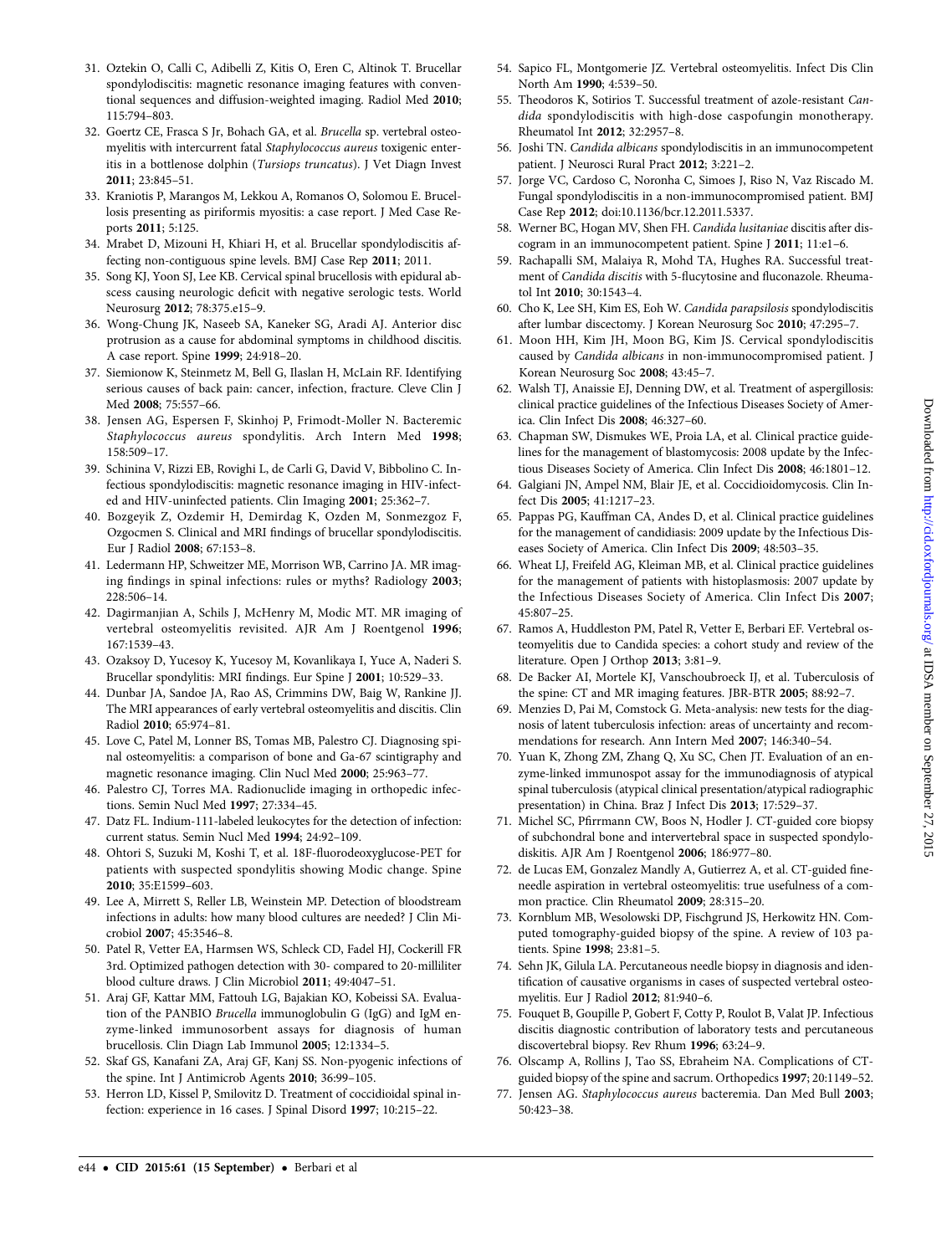- <span id="page-19-0"></span>78. Greig JM, Wood MJ. Staphylococcus lugdunensis vertebral osteomyelitis. Clin Microbiol Infect 2003; 9:1139–41.
- 79. Murdoch DR, Everts RJ, Chambers ST, Cowan IA. Vertebral osteomyelitis due to Staphylococcus lugdunensis. J Clin Microbiol 1996; 34:993–4.
- 80. Cervan AM, Colmenero Jde D, Del Arco A, Villanueva F, Guerado E. Spondylodiscitis in patients under haemodialysis. Int Orthop 2012; 36:421–6.
- 81. Faria B, Canto Moreira N, Sousa TC, et al. Spondylodiscitis in hemodialysis patients: a case series. Clin Nephrol 2011; 76:380–7.
- 82. Solera J, Lozano E, Martinez-Alfaro E, Espinosa A, Castillejos ML, Abad L. Brucellar spondylitis: review of 35 cases and literature survey. Clin Infect Dis 1999; 29:1440–9.
- 83. Binnicker MJ, Theel ES, Larsen SM, Patel R. A high percentage of serum samples that test reactive by enzyme immunoassay for anti-Brucella antibodies are not confirmed by the standard tube agglutination test. Clin Vaccine Immunol 2012; 19:1332–4.
- 84. Rankine JJ, Barron DA, Robinson P, Millner PA, Dickson RA. Therapeutic impact of percutaneous spinal biopsy in spinal infection. Postgrad Med J 2004; 80:607–9.
- 85. Hassoun A, Taur Y, Singer C. Evaluation of thin needle aspiration biopsy in the diagnosis and management of vertebral osteomyelitis (VO). Int J Infect Dis 2006; 10:486–7.
- 86. Kim CJ, Song KH, Park WB, et al. Microbiologically and clinically diagnosed vertebral osteomyelitis: impact of prior antibiotic exposure. Antimicrob Agents Chemother 2012; 56:2122–4.
- 87. Marschall J, Bhavan KP, Olsen MA, Fraser VJ, Wright NM, Warren DK. The impact of prebiopsy antibiotics on pathogen recovery in hematogenous vertebral osteomyelitis. Clin Infect Dis 2011; 52:867–72.
- 88. Trampuz A, Piper KE, Jacobson MJ, et al. Sonication of removed hip and knee prostheses for diagnosis of infection. N Engl J Med 2007; 357:654–63.
- 89. Grados F, Lescure FX, Senneville E, Flipo RM, Schmit JL, Fardellone P. Suggestions for managing pyogenic (non-tuberculous) discitis in adults. Joint Bone Spine 2007; 74:133–9.
- 90. Mete B, Kurt C, Yilmaz MH, et al. Vertebral osteomyelitis: eight years' experience of 100 cases. Rheumatol Int 2012; 32:3591–7.
- 91. Sakkas LI, Davas EM, Kapsalaki E, et al. Hematogenous spinal infection in central Greece. Spine 2009; 34:E513–8.
- 92. Memish ZA, Balkhy HH. Brucellosis and international travel. J Travel Med 2004; 11:49–55.
- 93. Colmenero JD, Ruiz-Mesa JD, Plata A, et al. Clinical findings, therapeutic approach, and outcome of brucellar vertebral osteomyelitis. Clin Infect Dis 2008; 46:426–33.
- 94. Froissart A, Pagnoux C, Cherin P. Lymph node paradoxical enlargement during treatment for tuberculous spondylodiscitis (Pott's disease). Joint Bone Spine 2007; 74:292–5.
- 95. Gouliouris T, Aliyu SH, Brown NM. Spondylodiscitis: update on diagnosis and management. J Antimicrob Chemother 2010; 65(suppl 3): iii11–24.
- 96. Lifeso R. Atlanto-axial tuberculosis in adults. J Bone Joint Surg Br 1987; 69:183–7.
- 97. Berk RH, Yazici M, Atabey N, Ozdamar OS, Pabuccuoglu U, Alici E. Detection of Mycobacterium tuberculosis in formaldehyde solutionfixed, paraffin-embedded tissue by polymerase chain reaction in Pott's disease. Spine 1996; 21:1991–5.
- 98. Kim CJ, Song KH, Jeon JH, et al. A comparative study of pyogenic and tuberculous spondylodiscitis. Spine 2010; 35:E1096–100.
- 99. Colmenero JD, Jimenez-Mejias ME, Sanchez-Lora FJ, et al. Pyogenic, tuberculous, and brucellar vertebral osteomyelitis: a descriptive and comparative study of 219 cases. Ann Rheum Dis 1997; 56:709–15.
- 100. Arizono T, Oga M, Shiota E, Honda K, Sugioka Y. Differentiation of vertebral osteomyelitis and tuberculous spondylitis by magnetic resonance imaging. Int Orthop 1995; 19:319–22.
- 101. Petitjean G, Fluckiger U, Scharen S, Laifer G. Vertebral osteomyelitis caused by non-tuberculous mycobacteria. Clin Microbiol Infect 2004; 10:951–3.
- 102. Josephson CB, Al-Azri S, Smyth DJ, Haase D, Johnston BL. A case of Pott's disease with epidural abscess and probable cerebral tuberculoma following bacillus Calmette-Guerin therapy for superficial bladder cancer. Can J Infect Dis Med Microbiol 2010; 21:e75–8.
- 103. Bhavan KP, Marschall J, Olsen MA, Fraser VJ, Wright NM, Warren DK. The epidemiology of hematogenous vertebral osteomyelitis: a cohort study in a tertiary care hospital. BMC Infect Dis 2010; 10:158.
- 104. Turunc T, Demiroglu YZ, Uncu H, Colakoglu S, Arslan H. A comparative analysis of tuberculous, brucellar and pyogenic spontaneous spondylodiscitis patients. J Infect 2007; 55:158–63.
- 105. Fuursted K, Arpi M, Lindblad BE, Pedersen LN. Broad-range PCR as a supplement to culture for detection of bacterial pathogens in patients with a clinically diagnosed spinal infection. Scand J Infect Dis 2008; 40:772–7.
- 106. Navarro E, Segura JC, Castano MJ, Solera J. Use of real-time quantitative polymerase chain reaction to monitor the evolution of Brucella melitensis DNA load during therapy and post-therapy follow-up in patients with brucellosis. Clin Infect Dis 2006; 42:1266–73.
- 107. Navarro-Martinez A, Navarro E, Castano MJ, Solera J. Rapid diagnosis of human brucellosis by quantitative real-time PCR: a case report of brucellar spondylitis. J Clin Microbiol 2008; 46:385–7.
- 108. Chen SCA, Halliday CL, Meyer W. A review of nucleic acid-based diagnostic tests for systemic mycoses with an emphasis on polymerase chain reaction-based assays. Med Mycol 2002; 40:333–57.
- 109. Lis E, Bilsky MH, Pisinski L, et al. Percutaneous CT-guided biopsy of osseous lesion of the spine in patients with known or suspected malignancy. Am J Neuroradiol 2004; 25:1583–8.
- 110. Wu JS, Gorbachova T, Morrison WB, Haims AH. Imaging-guided bone biopsy for osteomyelitis: are there factors associated with positive or negative cultures? Am J Roentgenol 2007; 188:1529–34.
- 111. Babu NV, Titus VT, Chittaranjan S, Abraham G, Prem H, Korula RJ. Computed tomographically guided biopsy of the spine. Spine 1994; 19:2436–42.
- 112. Peh W. CT-guided percutaneous biopsy of spinal lesions. Biomed Imaging Interv J 2006; 2:e25.
- 113. Priest DH, Peacock JE Jr. Hematogenous vertebral osteomyelitis due to Staphylococcus aureus in the adult: clinical features and therapeutic outcomes. South Med J 2005; 98:854–62.
- 114. Yang SC, Fu TS, Chen LH, Niu CC, Lai PL, Chen WJ. Percutaneous endoscopic discectomy and drainage for infectious spondylitis. Int Orthop 2007; 31:367–73.
- 115. Cotty P, Fouquet B, Pleskof L, et al. Vertebral osteomyelitis: value of percutaneous biopsy. 30 cases. J Neuroradiol 1988; 15:13–21.
- 116. Parker LM, McAfee PC, Fedder IL, Weis JC, Geis WP. Minimally invasive surgical techniques to treat spine infections. Orthop Clin North Am 1996; 27:183–99.
- 117. Staatz G, Adam GB, Keulers P, Vorwerk D, Gunther RW. Spondylodiskitic abscesses: CT-guided percutaneous catheter drainage. Radiology 1998; 208:363–7.
- 118. Vinicoff PG, Gutschik E, Hansen SE, Karle A, Rieneck K. CT-guided spinal biopsy in spondylodiscitis [in Danish]. Ugeskr Laeger 1998; 160:5931–4.
- 119. Haaker RG, Senkal M, Kielich T, Kramer J. Percutaneous lumbar discectomy in the treatment of lumbar discitis. Eur Spine J 1997; 6:98–101.
- 120. Ito M, Abumi K, Kotani Y, Kadoya K, Minami A. Clinical outcome of posterolateral endoscopic surgery for pyogenic spondylodiscitis: results of 15 patients with serious comorbid conditions. Spine 2007; 32:200–6.
- 121. Yang SC, Fu TS, Chen LH, Chen WJ, Tu YK. Identifying pathogens of spondylodiscitis: percutaneous endoscopy or CT-guided biopsy. Clin Orthop Relat Res 2008; 466:3086–92.
- 122. Viale P, Furlanut M, Scudeller L, et al. Treatment of pyogenic (nontuberculous) spondylodiscitis with tailored high-dose levofloxacin plus rifampicin. Int J Antimicrob Agents 2009; 33:379–82.
- 123. Liu C, Bayer A, Cosgrove SE, et al. Clinical practice guidelines by the Infectious Diseases Society of America for the treatment of methicillin-